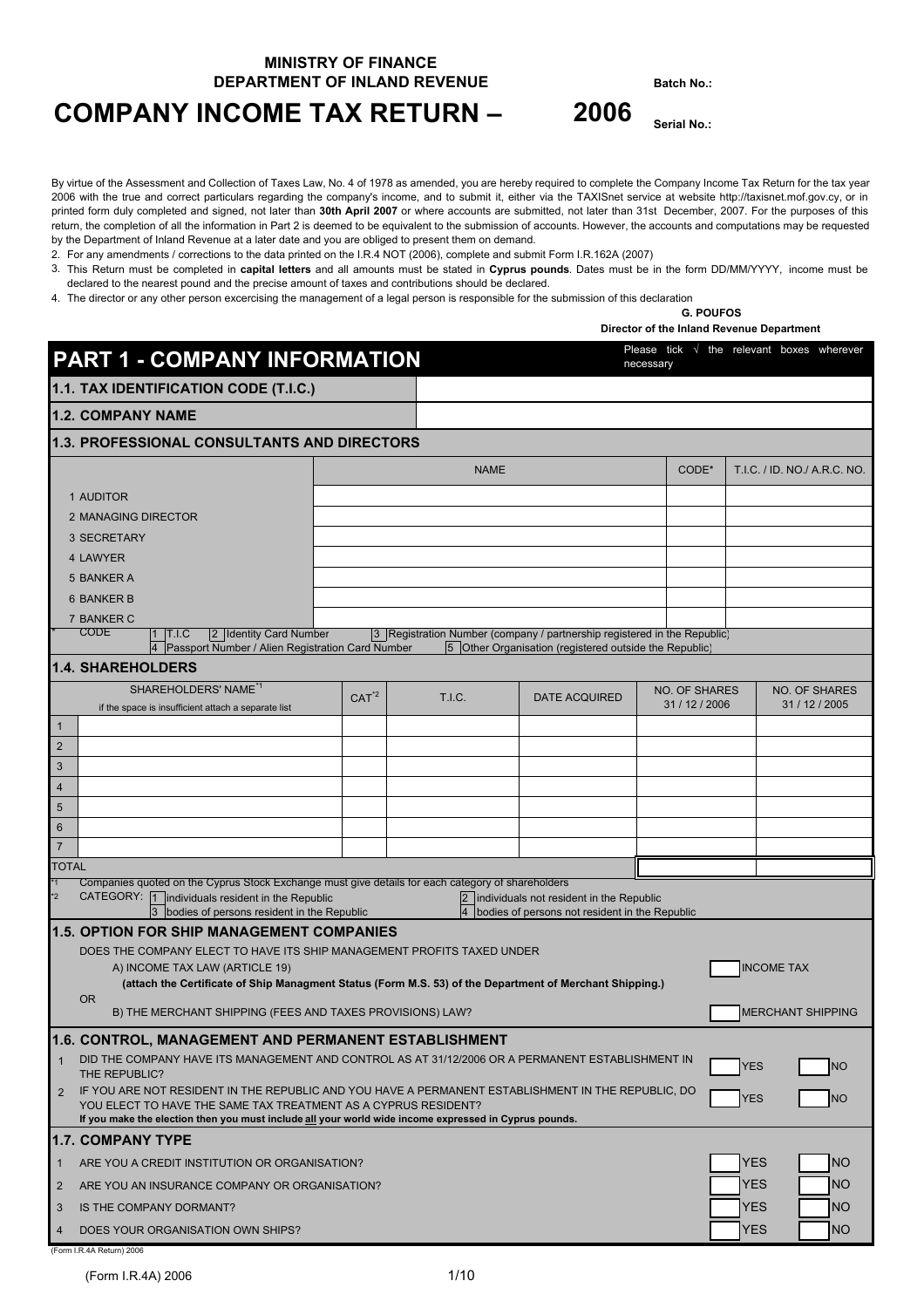|     | PART 2 - ACCOUNTS                                                                             | I.R.4 INS accordingly. |                 |                   | If you are in the insurance or credit business, replace the balance sheet in Part 2.1, the profit and loss account in Part<br>2.2 and notes 3 and 9 of Part 2.3, whenever these are not applicable, with the information in forms I.R.4 BANK and |                |               |
|-----|-----------------------------------------------------------------------------------------------|------------------------|-----------------|-------------------|--------------------------------------------------------------------------------------------------------------------------------------------------------------------------------------------------------------------------------------------------|----------------|---------------|
| 2.1 | <b>BALANCE SHEET</b>                                                                          | <b>NOTE</b>            |                 |                   | 2006 CYP                                                                                                                                                                                                                                         |                | 2005 £CYP     |
| Α.  | <b>Fixed assets</b>                                                                           |                        | Cost            | Revaluation       | Depreciation /<br>Diminution                                                                                                                                                                                                                     | Net Book Value |               |
|     | Intangible assets<br>Il Tangible assets                                                       |                        |                 |                   |                                                                                                                                                                                                                                                  |                |               |
|     | 1 Immovable property                                                                          | 2.3.1                  |                 |                   |                                                                                                                                                                                                                                                  |                |               |
|     | 2 Other tangible assets                                                                       |                        |                 |                   |                                                                                                                                                                                                                                                  |                |               |
|     | III Financial assets                                                                          | 2.3.2                  |                 |                   |                                                                                                                                                                                                                                                  |                |               |
|     | 1 Shares in affiliated undertakings                                                           |                        |                 |                   |                                                                                                                                                                                                                                                  |                |               |
|     | 2 Participating Interests                                                                     |                        |                 |                   |                                                                                                                                                                                                                                                  |                |               |
|     | 3 Investments held as fixed assets                                                            |                        |                 |                   |                                                                                                                                                                                                                                                  |                |               |
|     | IV Other fixed assets of an investment nature                                                 |                        |                 |                   |                                                                                                                                                                                                                                                  |                |               |
| В.  | Other assets: Short and long term                                                             |                        |                 |                   |                                                                                                                                                                                                                                                  |                |               |
| н   | 1. Stocks                                                                                     |                        |                 |                   | 2.3.3 and 2.3.9                                                                                                                                                                                                                                  |                |               |
|     | 2. Provision for loss of value of stocks                                                      |                        |                 |                   | 2.3.3 and 2.3.9<br>After more than one                                                                                                                                                                                                           |                |               |
|     | II Debtors                                                                                    |                        |                 | Within one year   | year                                                                                                                                                                                                                                             | Total          |               |
|     | 1 Trade debtors                                                                               |                        |                 |                   |                                                                                                                                                                                                                                                  |                |               |
|     | 2 Provision for bad debts                                                                     |                        |                 |                   |                                                                                                                                                                                                                                                  |                |               |
|     | 3 Loans to affiliated undertakings and amounts owed by                                        |                        |                 |                   |                                                                                                                                                                                                                                                  |                |               |
|     | undertakings with which the company is linked by virtue of<br>participating interests         |                        | 2.3.4 and 2.3.5 |                   |                                                                                                                                                                                                                                                  |                |               |
|     | 4 Other Loans                                                                                 |                        | 2.3.6 and 2.3.7 |                   |                                                                                                                                                                                                                                                  |                |               |
|     | 5 Prepayments and accrued income                                                              |                        |                 |                   |                                                                                                                                                                                                                                                  |                |               |
|     | III Investments                                                                               |                        |                 |                   | 2.3.2                                                                                                                                                                                                                                            |                |               |
|     | 1 Shares in affiliated undertakings                                                           |                        |                 |                   |                                                                                                                                                                                                                                                  |                |               |
|     | 2 Other investments                                                                           |                        |                 |                   |                                                                                                                                                                                                                                                  |                |               |
|     | IV Cash at bank and in hand                                                                   |                        |                 |                   |                                                                                                                                                                                                                                                  |                |               |
|     | 1 Cash in hand                                                                                |                        |                 |                   |                                                                                                                                                                                                                                                  |                |               |
|     | 2 Cash at bank                                                                                |                        |                 |                   | After more than                                                                                                                                                                                                                                  |                |               |
| С.  | <b>Creditors: Short and long term liabilities</b>                                             |                        |                 | ± Within one year | <b>I</b><br>one year                                                                                                                                                                                                                             | Total<br>$\pm$ | Ŧ             |
|     | 1 Debenture loans                                                                             |                        |                 |                   |                                                                                                                                                                                                                                                  |                |               |
|     | 2 Convertible debenture loans                                                                 |                        |                 |                   |                                                                                                                                                                                                                                                  |                |               |
|     | 3 Amounts owed to credit and other institutions (e.g. loans from government funds<br>$etc.$ ) |                        |                 |                   |                                                                                                                                                                                                                                                  |                |               |
|     | 4 Trade creditors                                                                             |                        |                 |                   |                                                                                                                                                                                                                                                  |                |               |
|     | 5 Bills of exchange                                                                           |                        |                 |                   |                                                                                                                                                                                                                                                  |                |               |
|     | 6 Amounts owed to undertakings with which the company is                                      |                        |                 |                   |                                                                                                                                                                                                                                                  |                |               |
|     | linked by virtue of participating interest                                                    |                        | 2.3.4 and 2.3.5 |                   |                                                                                                                                                                                                                                                  |                |               |
|     | 7 Provisions for pensions and similar obligations                                             |                        |                 |                   |                                                                                                                                                                                                                                                  |                |               |
|     | 8 Provision for taxes owed to I.R.D.                                                          |                        |                 |                   |                                                                                                                                                                                                                                                  |                |               |
|     | 9 Other creditors including other taxes and social security                                   |                        | 2.3.6 and 2.3.7 |                   |                                                                                                                                                                                                                                                  |                |               |
|     | 10 Other provisions<br>11 Accruals and deferred Income                                        |                        |                 |                   |                                                                                                                                                                                                                                                  |                |               |
| D.  | Net Assets / (Liabilities)                                                                    |                        |                 |                   |                                                                                                                                                                                                                                                  |                |               |
|     | <b>E. Capital and Reserves</b>                                                                |                        |                 |                   |                                                                                                                                                                                                                                                  | 2006           | $\pm$<br>2005 |
|     | Issued capital                                                                                |                        |                 |                   |                                                                                                                                                                                                                                                  |                |               |
|     | II Unpaid share capital                                                                       |                        |                 |                   |                                                                                                                                                                                                                                                  |                |               |
|     | III Own shares                                                                                |                        |                 |                   |                                                                                                                                                                                                                                                  |                |               |
|     | IV Share premium account                                                                      |                        |                 |                   |                                                                                                                                                                                                                                                  |                |               |
|     | V Revaluation reserve                                                                         |                        |                 |                   |                                                                                                                                                                                                                                                  |                |               |
|     | VI Reserves                                                                                   |                        |                 |                   |                                                                                                                                                                                                                                                  |                |               |
|     | <sup>1</sup> Legal reserve required by any law                                                |                        |                 |                   |                                                                                                                                                                                                                                                  |                |               |
|     | 2 Reserve for own shares                                                                      |                        |                 |                   |                                                                                                                                                                                                                                                  |                |               |
|     | 3 Reserve provided for by the articles of association                                         |                        |                 |                   |                                                                                                                                                                                                                                                  |                |               |
|     | 4 Other reserves                                                                              |                        |                 |                   |                                                                                                                                                                                                                                                  |                |               |
|     | 5 Profit and loss reserve                                                                     |                        |                 |                   |                                                                                                                                                                                                                                                  |                |               |
|     | 6 Exchange difference from the retranslation of opening balances                              |                        |                 |                   | 2.3.17                                                                                                                                                                                                                                           |                |               |
|     | VII Exchange difference of permanent establishment or branch overseas                         |                        |                 |                   |                                                                                                                                                                                                                                                  |                |               |
|     | <b>Net Liabilities / (Assets)</b>                                                             |                        |                 |                   |                                                                                                                                                                                                                                                  |                |               |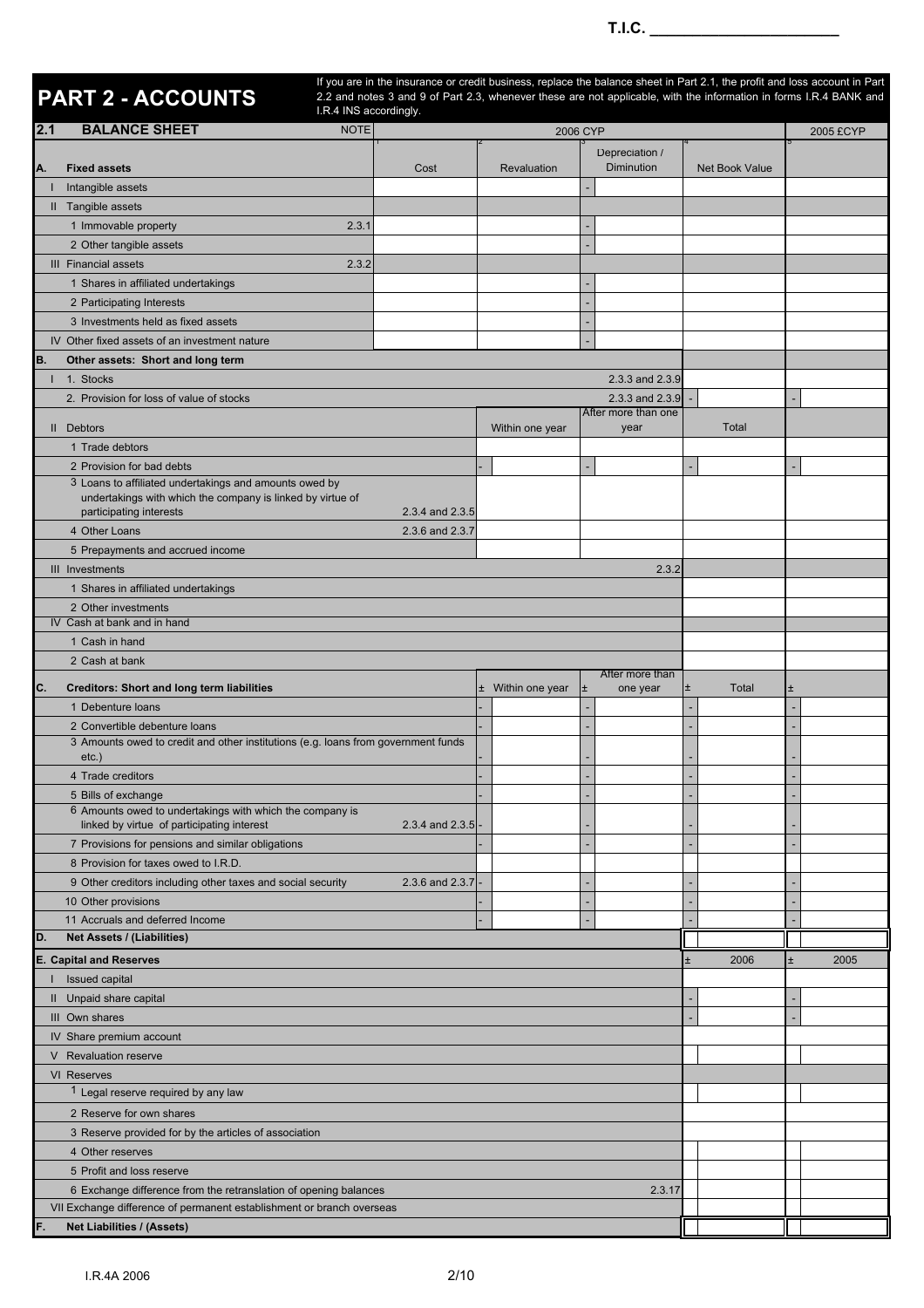| 2.2            | <b>PROFIT AND LOSS</b>                                                                                                                                                                          | NOTE  <sub>±</sub> | 2006          | Ŧ. | 2005 |
|----------------|-------------------------------------------------------------------------------------------------------------------------------------------------------------------------------------------------|--------------------|---------------|----|------|
| $1$ .          | Turnover (net of discounts)                                                                                                                                                                     |                    |               |    |      |
| $2$ .          | Commissions                                                                                                                                                                                     |                    |               |    |      |
| $3$ .          | Cost of sales                                                                                                                                                                                   | 2.3.9              |               |    |      |
| 4              | Gross profit or loss<br>(2.2.1 less 2.2.2 less 2.2.3)                                                                                                                                           |                    |               |    |      |
| 5 <sub>1</sub> | Dividends receivable (gross)                                                                                                                                                                    |                    |               |    |      |
| 6              | Interest receivable                                                                                                                                                                             |                    |               |    |      |
| 7.             | Rents<br>Gross<br>$\overline{2}$<br>Property expenses<br>Depreciation                                                                                                                           | 2.3.10             |               |    |      |
|                | 2006<br>$\ddot{}$                                                                                                                                                                               |                    |               |    |      |
|                | 2005<br>$\ddot{}$                                                                                                                                                                               |                    |               |    |      |
| 8 <sub>1</sub> | Gross royalties                                                                                                                                                                                 |                    |               |    |      |
| 9              | Share of profit / loss from partnership or other undertaking                                                                                                                                    | 2.3.11             |               |    |      |
| 10             | Other operating income                                                                                                                                                                          |                    |               |    |      |
| 11.            | Other income (including extraordinary items)                                                                                                                                                    |                    |               |    |      |
|                | 12. Total income<br>(Cast lines 2.2.4 to 2.2.11 for each year)                                                                                                                                  |                    |               |    |      |
|                | <b>Expenses</b><br>Distribution<br>Administration                                                                                                                                               |                    | COLUMNS 1 + 2 |    |      |
| 13             | Salaries and staff costs                                                                                                                                                                        | 2.3.12             |               |    |      |
| 14.            | Travelling - local                                                                                                                                                                              |                    |               |    |      |
| 15             | Travelling - overseas                                                                                                                                                                           |                    |               |    |      |
| 16             | Motor vehicle                                                                                                                                                                                   |                    |               |    |      |
| 17.            | Repairs and maintenance                                                                                                                                                                         |                    |               |    |      |
|                | 18 . Rents                                                                                                                                                                                      |                    |               |    |      |
|                | 19. Subscription and donation                                                                                                                                                                   |                    |               |    |      |
| 20             | Entertainment of any type                                                                                                                                                                       |                    |               |    |      |
|                | 21 . Depreciation                                                                                                                                                                               |                    |               |    |      |
|                | 22. Accounting, auditing and legal                                                                                                                                                              |                    |               |    |      |
| 23.            | Other                                                                                                                                                                                           |                    |               |    |      |
| $24$ .         | <b>Debit</b><br>Bad Debts - specific provision                                                                                                                                                  |                    |               |    |      |
|                | (Credit)                                                                                                                                                                                        |                    |               |    |      |
|                | Debit<br>25 . Bad Debts - general provision                                                                                                                                                     |                    |               |    |      |
|                | (Credit)                                                                                                                                                                                        |                    |               |    |      |
|                | 26. Other (including extraordinary items)                                                                                                                                                       |                    |               |    |      |
|                | 27 . Profit / loss from the disposal or revaluation of fixed assets                                                                                                                             |                    |               |    |      |
|                | 28 . Profit / loss from the disposal or revaluation of investments                                                                                                                              |                    |               |    |      |
|                | 29 . Research and development costs/expense<br><b>Finance expenses</b>                                                                                                                          |                    |               |    |      |
| $30$ .         | <b>Bank charges</b>                                                                                                                                                                             |                    |               |    |      |
| 31.            | Interest<br>Overdraft<br>Hire Purchase<br>Loans<br><b>Debentures</b><br>Other                                                                                                                   |                    |               |    |      |
|                | 2006                                                                                                                                                                                            |                    |               |    |      |
|                | 2005                                                                                                                                                                                            |                    |               |    |      |
|                | <sup>2</sup> fixed assets that qualify for<br>fixed assets that do not<br><sup>3</sup> transactions of a current<br>Foreign exchange differences<br>qualify for Cap. All.<br>Cap. All<br>nature |                    |               |    |      |
| $32$ .         | <b>Unrealised</b>                                                                                                                                                                               |                    |               |    |      |
| 33.            | Realised                                                                                                                                                                                        |                    |               |    |      |
| 34.            | Net Profit / loss from operations<br>(2.2.12 less total of lines 2.2.13 to 2.2.33)                                                                                                              |                    |               |    |      |
| 35             | Tax of profit or loss from ordinary activities, current and previous years.                                                                                                                     |                    |               |    |      |
| 36             | Other taxes (including overseas taxes and deferred taxation)                                                                                                                                    |                    |               |    |      |
| 37.            | Profit / loss for year<br>(Add or subtract lines 2.2.34 to 2.2.36 accordingly.)                                                                                                                 |                    |               |    |      |
| 38             | Transfer to legal reserve required by any law                                                                                                                                                   |                    |               |    |      |
|                | 39 . Profit / loss after the transfer to legal reserve required by any law.                                                                                                                     |                    |               |    |      |
|                | (2.2.37 less 2.2.38)                                                                                                                                                                            |                    |               |    |      |
|                | Distribution of profits and (losses) for year                                                                                                                                                   |                    | 2006          | ±. | 2005 |
|                | 40 . Dividends paid / proposed.                                                                                                                                                                 | 2.3.14             |               |    |      |
| 41.            | Transfer to capital reserve                                                                                                                                                                     |                    |               |    |      |
| 42<br>43       | Transfer to profit and loss reserve<br>Transfer to other reserve                                                                                                                                |                    |               |    |      |
| 44.            | Profit / loss of year<br>(Add or Subtractlines 2.2.40 to 2.2.43 accordingly).                                                                                                                   |                    |               |    |      |
|                |                                                                                                                                                                                                 |                    |               |    |      |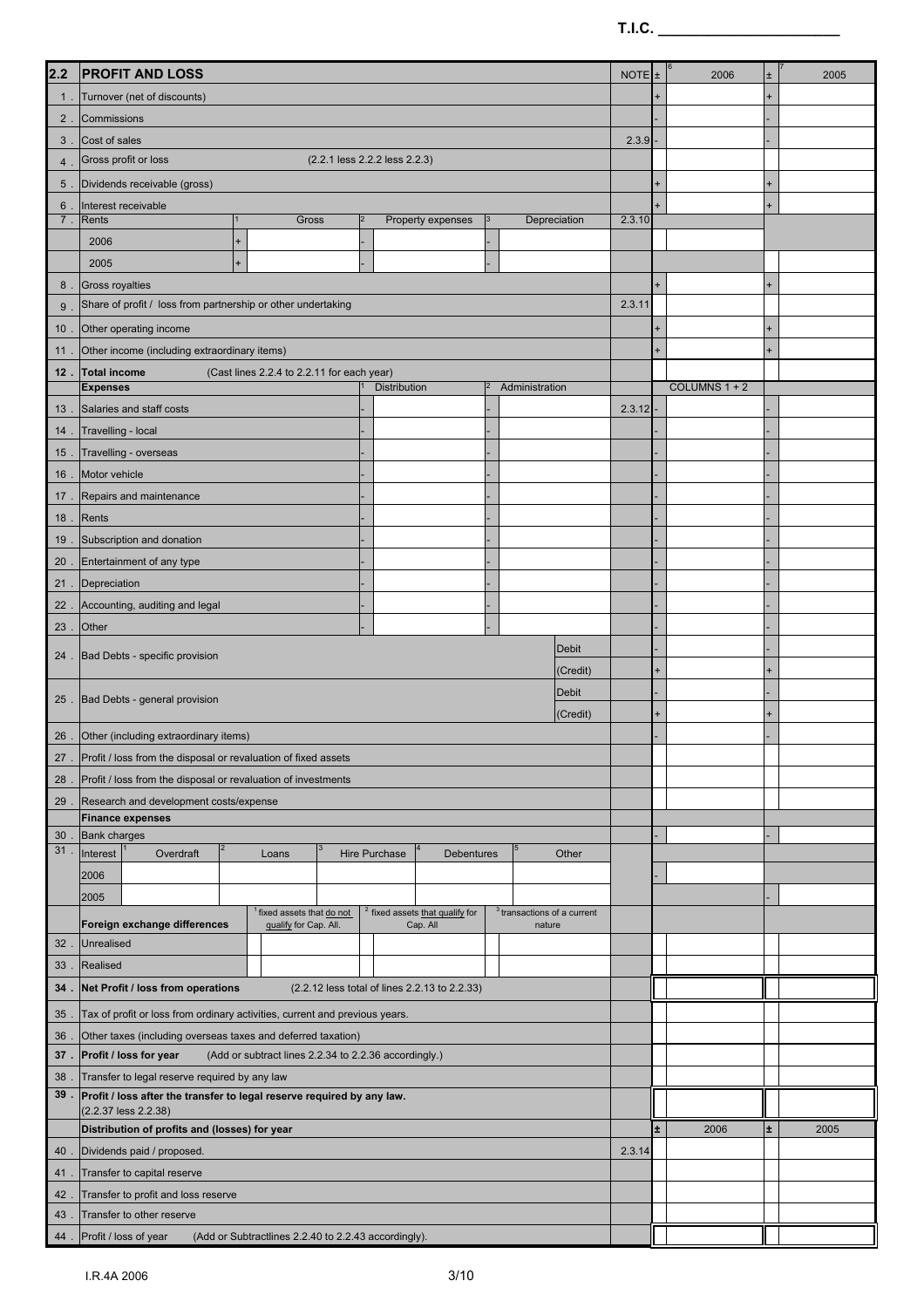| T.I.C. $\_\_$          |                                           |                                                                                                                                                                |                      |           |            |           |                     |            |                         |           |
|------------------------|-------------------------------------------|----------------------------------------------------------------------------------------------------------------------------------------------------------------|----------------------|-----------|------------|-----------|---------------------|------------|-------------------------|-----------|
|                        |                                           |                                                                                                                                                                |                      |           |            |           |                     |            |                         |           |
|                        |                                           |                                                                                                                                                                |                      |           |            |           |                     |            |                         |           |
|                        |                                           |                                                                                                                                                                |                      |           |            |           |                     |            |                         |           |
| 2.3                    |                                           | <b>NOTES TO THE ACCOUNTS</b><br>(Notes 1 to 9, 12 and 17 relate to the accounting year. Notes 10 and 13 to 16 relate to the tax year. Note 11 relates to both) |                      |           |            |           |                     |            | Tick wherever necessary |           |
| 2.3.1                  |                                           | IMMOVABLE PROPERTY IN THE REPUBLIC INCLUDED IN THE COMPANY'S ASSETS                                                                                            |                      |           |            |           |                     |            |                         |           |
|                        |                                           | (LAND, BUILDINGS AND LEASES)                                                                                                                                   |                      |           | 2006       |           |                     |            | 2005                    |           |
| Cost                   |                                           | at beginning of year                                                                                                                                           |                      |           |            |           |                     |            |                         |           |
|                        |                                           | $\overline{2}$<br>additions                                                                                                                                    |                      |           |            |           |                     |            |                         |           |
|                        |                                           | 3<br>deductions                                                                                                                                                |                      |           |            |           |                     |            |                         |           |
|                        |                                           | at end of year                                                                                                                                                 |                      |           |            |           |                     |            |                         |           |
| 6 Titles of            | $5$ Sales Proceeds                        | in the case of disposals<br>Its there any immovable property in the accounts that is registered in the name of the                                             |                      |           |            |           |                     |            |                         |           |
| ownership:             |                                           | directors, shareholders or related and connected companies or persons?                                                                                         |                      |           | <b>YES</b> | <b>NO</b> |                     | <b>YES</b> |                         | <b>NO</b> |
| 2.3.2                  |                                           | SHARES IN CYPRUS PRIVATE COMPANIES INCLUDED IN THE COMPANY'S ASSETS                                                                                            |                      |           |            |           |                     |            |                         |           |
| Cost                   |                                           | at beginning of year                                                                                                                                           |                      |           | 2006       |           |                     |            | 2005                    |           |
|                        |                                           | $\overline{2}$<br>additions                                                                                                                                    |                      |           |            |           |                     |            |                         |           |
|                        |                                           | deductions                                                                                                                                                     |                      |           |            |           |                     |            |                         |           |
|                        |                                           | at end of year                                                                                                                                                 |                      |           |            |           |                     |            |                         |           |
| $\sqrt{5}$             | <b>Sales Proceeds</b>                     | in the case of disposals                                                                                                                                       |                      |           |            |           |                     |            |                         |           |
| <sup>6</sup> Titles of |                                           | Are there any shares in the accounts that are registered in the name of the directors,                                                                         |                      |           | <b>YES</b> |           |                     | <b>YES</b> |                         |           |
| ownership:             |                                           | shareholders or related and connected companies or persons?                                                                                                    |                      |           |            | <b>NO</b> |                     |            |                         | <b>NO</b> |
| 2.3.3                  | <b>STOCKS</b>                             |                                                                                                                                                                |                      |           |            |           |                     |            |                         |           |
|                        |                                           | $1$ Was a physical stock count performed at the end of the year?                                                                                               |                      |           |            | N/A       |                     | <b>YES</b> |                         | <b>NO</b> |
|                        | <sup>2</sup> Stock Valuation Method       |                                                                                                                                                                |                      |           |            |           |                     |            |                         |           |
|                        |                                           | First in first out                                                                                                                                             | Last in first out    |           |            |           | <b>Average Cost</b> |            |                         | Other     |
|                        |                                           | Do you use lower of cost and net realizable value?                                                                                                             |                      |           |            |           |                     | <b>YES</b> |                         | <b>NO</b> |
|                        |                                           | <sup>4</sup> Is there a change in the method used from the previous year?                                                                                      |                      |           |            |           |                     | <b>YES</b> |                         | <b>NO</b> |
| 2.3.4                  |                                           | BALANCES WITH GROUP COMPANIES (as defined in section 13(8)(b-d))                                                                                               |                      |           |            |           |                     |            |                         |           |
|                        |                                           |                                                                                                                                                                | 2006                 |           |            |           |                     | 2005       |                         |           |
|                        | <sup>1</sup> Balance at beginning of year |                                                                                                                                                                | <b>Debit</b>         |           | Credit     |           | <b>Debit</b>        |            | Credit                  |           |
|                        |                                           | <sup>2</sup> Withdrawals / Deposits of cash                                                                                                                    |                      |           |            |           |                     |            |                         |           |
| $\mathbf{3}$           |                                           | Amounts included in the company's Turnover (Dr) and Cost of sales (Cr)                                                                                         |                      |           |            |           |                     |            |                         |           |
|                        |                                           | <sup>4</sup> Other charges to (Dr) and from (Cr) the company from and to its related                                                                           |                      |           |            |           |                     |            |                         |           |
|                        |                                           | undertakings (6) (including the transfer of assets)                                                                                                            |                      |           |            |           |                     |            |                         |           |
|                        | $5$ Balance at end of year                |                                                                                                                                                                |                      |           |            |           |                     |            |                         |           |
|                        |                                           | <sup>6</sup> Interest receivable (Dr) and payable (Cr) which was recognised in the profit<br>and loss included in other charges                                |                      |           |            |           |                     |            |                         |           |
| $\overline{7}$         |                                           | Are all sales, purchases and other charges at market price?                                                                                                    | <b>YES</b>           | <b>NO</b> |            |           | <b>YES</b>          | <b>NO</b>  |                         |           |
| 2.3.5                  |                                           | BALANCES WITH OTHER RELATED, SUBSIDIARY AND OTHER UNDERTAKINGS                                                                                                 |                      |           |            |           |                     |            |                         |           |
|                        |                                           |                                                                                                                                                                | 2006<br><b>Debit</b> |           | Credit     |           | <b>Debit</b>        | 2005       | Credit                  |           |
|                        | <sup>1</sup> Balance at beginning of year |                                                                                                                                                                |                      |           |            |           |                     |            |                         |           |
|                        |                                           | <sup>2</sup> Withdrawals / Deposits of Cash                                                                                                                    |                      |           |            |           |                     |            |                         |           |
| $\mathbf{3}$           |                                           | Amounts included in the company's Turnover (Dr) and Cost of sales (Cr)                                                                                         |                      |           |            |           |                     |            |                         |           |
|                        |                                           | <sup>4</sup> Other charges to (Dr) and from (Cr) the company from and to its related<br>undertakings <sup>(6)</sup> (including the transfer of assets)         |                      |           |            |           |                     |            |                         |           |
|                        | <sup>5</sup> Balance at end of year       |                                                                                                                                                                |                      |           |            |           |                     |            |                         |           |
|                        |                                           | <sup>6</sup> Interest receivable (Dr) and payable (Cr) which was recognised in the profit<br>and loss included in other charges                                |                      |           |            |           |                     |            |                         |           |

 $^7$  Are all sales, purchases and other charges at market price?  $\sqrt{1 + 2}$  YES NO YES NO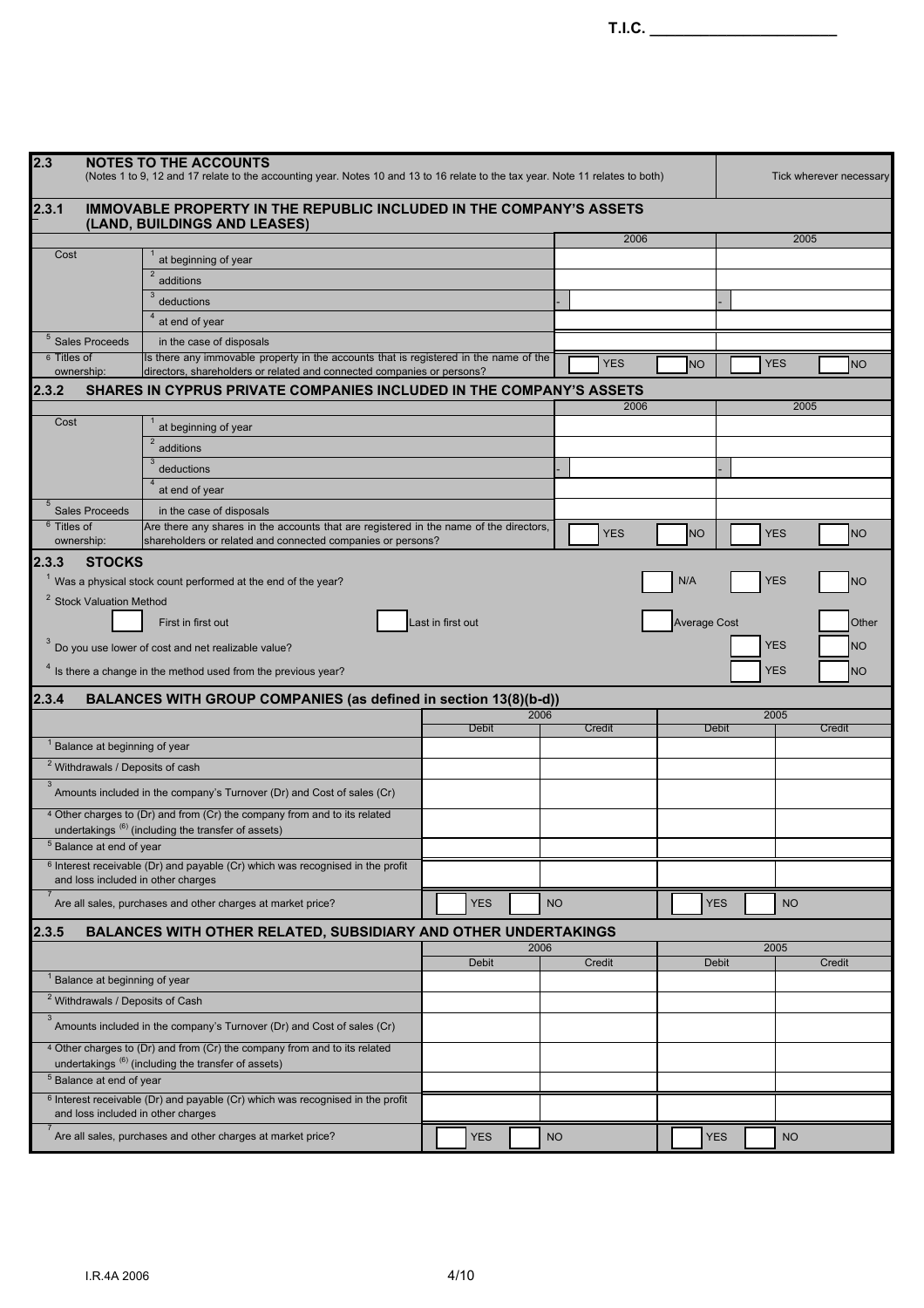| 2.3.6                                                                                                                                               | OTHER NON TRADING DEBTORS AND CREDITORS                                                |     |                  |           |                        |              |               |                                         |                  |                           |      |                                                    |
|-----------------------------------------------------------------------------------------------------------------------------------------------------|----------------------------------------------------------------------------------------|-----|------------------|-----------|------------------------|--------------|---------------|-----------------------------------------|------------------|---------------------------|------|----------------------------------------------------|
|                                                                                                                                                     |                                                                                        |     |                  |           |                        |              |               | 2006                                    |                  |                           | 2005 |                                                    |
| (excluding balances of directors and shareholders, Social Insurance and VAT)                                                                        |                                                                                        |     |                  |           |                        | <b>Debit</b> |               |                                         | Credit           | <b>Debit</b>              |      | Credit                                             |
| <sup>1</sup> Balance at beginning of year                                                                                                           |                                                                                        |     |                  |           |                        |              |               |                                         |                  |                           |      |                                                    |
| <sup>2</sup> Withdrawals (Dr) / Deposits (Cr) of Cash                                                                                               |                                                                                        |     |                  |           |                        |              |               |                                         |                  |                           |      |                                                    |
| <sup>3</sup> Amounts included in other expenses (Dr), other income (Cr), assets (Dr) or                                                             |                                                                                        |     |                  |           |                        |              |               |                                         |                  |                           |      |                                                    |
| liabilities (Cr) of the company (5)                                                                                                                 |                                                                                        |     |                  |           |                        |              |               |                                         |                  |                           |      |                                                    |
| <sup>4</sup> Balance at end of year                                                                                                                 |                                                                                        |     |                  |           |                        |              |               |                                         |                  |                           |      |                                                    |
| <sup>5</sup> Interest credited (Dr) and charged (Cr) (that was recognised) in the profit<br>and loss                                                |                                                                                        |     |                  |           |                        |              |               |                                         |                  |                           |      |                                                    |
| 6<br>Are all the charges at market price?                                                                                                           |                                                                                        |     |                  |           |                        | <b>YES</b>   |               | <b>NO</b>                               |                  | <b>YES</b>                |      | <b>NO</b>                                          |
| 2.3.7                                                                                                                                               | <b>BALANCES OF DIRECTORS AND SHAREHOLDERS (article 39)</b>                             |     |                  |           |                        |              |               |                                         |                  |                           |      |                                                    |
|                                                                                                                                                     |                                                                                        |     |                  |           |                        |              |               | 2006                                    |                  |                           | 2005 |                                                    |
| <sup>1</sup> Balance at beginning of year                                                                                                           |                                                                                        |     |                  |           |                        | <b>Debit</b> |               |                                         | Credit           | <b>Debit</b>              |      | Credit                                             |
|                                                                                                                                                     |                                                                                        |     |                  |           |                        |              |               |                                         |                  |                           |      |                                                    |
| <sup>2</sup> Withdrawals (Dr) / Deposits (Cr) of Cash                                                                                               |                                                                                        |     |                  |           |                        |              |               |                                         |                  |                           |      |                                                    |
| $\ensuremath{\mathsf{3}}$<br>Amounts included in the company's Turnover (Dr) and Cost of sales (Cr)                                                 |                                                                                        |     |                  |           |                        |              |               |                                         |                  |                           |      |                                                    |
| 4 Amounts included in other expenses (Dr), other income (Cr), assets (Dr) or<br>liabilities (Cr) of the company $(6)$                               |                                                                                        |     |                  |           |                        |              |               |                                         |                  |                           |      |                                                    |
| <sup>5</sup> Balance at end of year                                                                                                                 |                                                                                        |     |                  |           |                        |              |               |                                         |                  |                           |      |                                                    |
| <sup>6</sup> Interest credited (Dr) and charged (Cr) (that was recognised) in the profit<br>and loss                                                |                                                                                        |     |                  |           |                        |              |               |                                         |                  |                           |      |                                                    |
| Are all sales, purchases and charges at market price?                                                                                               |                                                                                        |     |                  |           |                        | <b>YES</b>   |               | <b>NO</b>                               |                  | <b>YES</b>                |      | <b>NO</b>                                          |
| 2.3.8                                                                                                                                               | <b>ACCOUNTING PERIOD FROM</b>                                                          |     |                  | <b>DD</b> | <b>MM</b>              | <b>YYYY</b>  |               | <b>TO</b>                               | <b>DD</b>        | <b>YYYY</b><br><b>MM</b>  |      |                                                    |
|                                                                                                                                                     |                                                                                        |     |                  |           |                        |              |               |                                         |                  |                           |      |                                                    |
| If the period of accounts falls into 2 different tax years the profit must be time apportioned into the relevant tax years in the tax computations. |                                                                                        |     |                  |           |                        |              |               |                                         |                  |                           |      |                                                    |
| 2.3.9                                                                                                                                               | <b>COST OF SALES AND WORK IN PROGRESS</b>                                              |     |                  |           |                        |              |               |                                         |                  |                           |      |                                                    |
|                                                                                                                                                     |                                                                                        |     |                  |           |                        |              |               |                                         | 2006             |                           |      | 2005                                               |
|                                                                                                                                                     |                                                                                        |     |                  |           |                        | materials    |               |                                         | work in progress | finished goods            |      |                                                    |
| <sup>1</sup> Opening stock                                                                                                                          |                                                                                        |     |                  |           |                        |              |               |                                         |                  |                           |      |                                                    |
| <sup>2</sup> Purchases for year                                                                                                                     |                                                                                        |     |                  |           |                        |              |               |                                         |                  |                           |      |                                                    |
|                                                                                                                                                     |                                                                                        |     |                  |           |                        |              |               |                                         |                  |                           |      |                                                    |
| $3$ Labour (As Part 2.3.12)                                                                                                                         |                                                                                        |     |                  |           |                        |              |               |                                         |                  |                           |      |                                                    |
| $4$ Subcontractors                                                                                                                                  |                                                                                        |     |                  |           |                        |              |               |                                         |                  |                           |      |                                                    |
| $5$ Finance Expenses                                                                                                                                |                                                                                        |     |                  |           |                        |              |               |                                         |                  |                           |      |                                                    |
| $6$ Depreciation                                                                                                                                    |                                                                                        |     |                  |           |                        |              |               |                                         |                  |                           |      |                                                    |
| $7$ Other                                                                                                                                           |                                                                                        |     |                  |           |                        |              |               |                                         |                  |                           |      |                                                    |
| <sup>8</sup> From Materials / Work in Progress                                                                                                      |                                                                                        |     |                  |           |                        |              |               |                                         |                  |                           |      |                                                    |
| <sup>9</sup> Closing Stock                                                                                                                          |                                                                                        |     |                  |           |                        |              |               |                                         |                  |                           |      |                                                    |
| <sup>10</sup> To Work in progress / Finished goods / Cost of sales                                                                                  |                                                                                        |     |                  |           |                        |              |               |                                         |                  |                           |      |                                                    |
| 2.3.10                                                                                                                                              | INCOME FROM THE RENTING OR OTHER COMMERCIAL USE OF A BUILDING UNDER PERSERVATION ORDER |     |                  |           |                        |              |               |                                         |                  |                           |      |                                                    |
|                                                                                                                                                     |                                                                                        |     |                  |           |                        |              |               |                                         |                  |                           |      |                                                    |
| REG. NO.                                                                                                                                            |                                                                                        | NO. | PROTECTION ORDER | (sq. m.)  | <b>RECOGNISED AREA</b> |              | <b>INCOME</b> |                                         |                  | <b>RENOVATION COST</b>    |      | <b>SUBSIDIES GRANTED</b><br><b>DURING THE YEAR</b> |
|                                                                                                                                                     |                                                                                        |     |                  |           |                        |              |               |                                         |                  |                           |      |                                                    |
|                                                                                                                                                     |                                                                                        |     |                  |           |                        |              |               |                                         |                  |                           |      |                                                    |
|                                                                                                                                                     |                                                                                        |     |                  |           |                        |              |               |                                         |                  |                           |      |                                                    |
| 2.3.11                                                                                                                                              | <b>INCOME FROM PARTNERSHIPS AND JOINT VENTURES</b>                                     |     |                  |           |                        |              |               |                                         |                  |                           |      |                                                    |
|                                                                                                                                                     |                                                                                        |     |                  |           |                        |              |               | <b>TAXABLE PROFIT / LOSS</b>            |                  |                           |      |                                                    |
|                                                                                                                                                     | PARTNERSHIP NAME                                                                       |     | <b>T.I.C.</b>    |           | PROFIT / LOSS as per   |              |               | before capital allowances               |                  | <b>CAPITAL ALLOWANCES</b> |      | <b>BALANCING ADDITION /</b>                        |
|                                                                                                                                                     |                                                                                        |     |                  |           | the profit and loss    |              |               | and balancing deductions /<br>additions |                  |                           |      | <b>DEDUCTION</b>                                   |
|                                                                                                                                                     |                                                                                        |     |                  |           |                        |              |               |                                         |                  |                           |      |                                                    |
|                                                                                                                                                     |                                                                                        |     |                  |           |                        |              |               |                                         |                  |                           |      |                                                    |
|                                                                                                                                                     |                                                                                        |     |                  |           |                        |              |               |                                         |                  |                           |      |                                                    |
|                                                                                                                                                     |                                                                                        |     |                  |           |                        |              |               |                                         |                  |                           |      |                                                    |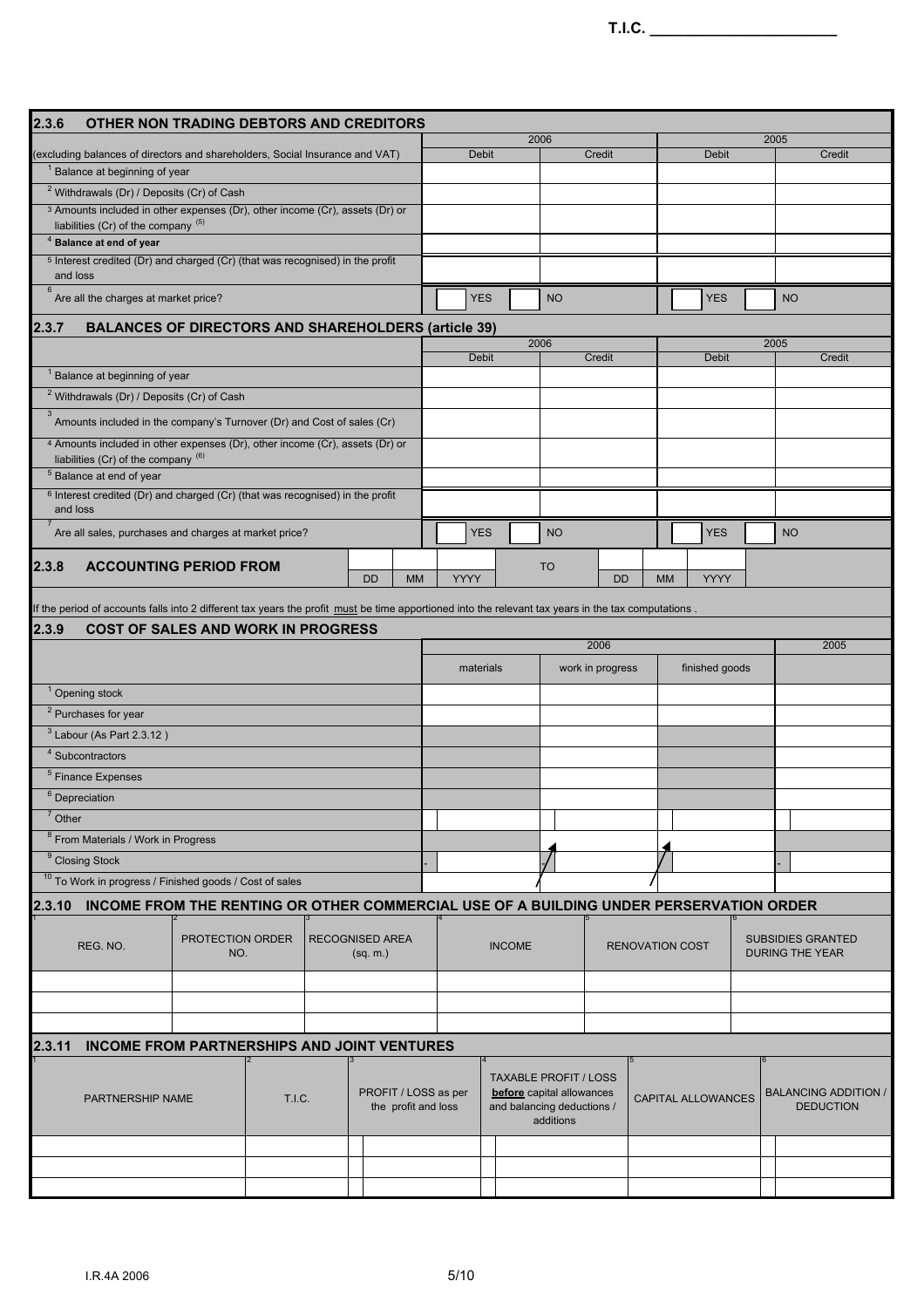| 2005<br>2006<br><b>Distribution</b><br>Total<br>Cost of sales<br>Administration<br><sup>1</sup> Directors salaries<br><sup>2</sup> Other salaries and wages<br>$\mathbf{3}$<br>Benefits in kind (including bonuses and contributions to the holidays fund)<br><sup>4</sup> Employers' contributions to approved provident funds.<br><sup>5</sup> Employers' contributions to non-approved provident funds.<br><sup>6</sup> Employers' contribution to the Social Coherence Fund.<br>Employers' contributions to other funds (social insurance, medical etc.)<br><sup>8</sup> Payments on retirement<br>$9$ Other<br>$\frac{10}{10}$ As per profit and loss<br>Number of employees in each category<br><sup>12</sup> Amounts included in 1 - 3 above and are not included in an employers<br>return in the Republic<br><sup>13</sup> Does the company offer any benefits in kind, such as use of car, house etc that is not reflected above?<br><b>YES</b><br><b>NO</b><br><sup>14</sup> If YES has the company declared this benefit in the employer's declaration and / or form I.R.63 of its employees?<br>YES<br><b>NO</b><br><sup>15</sup> Are the amounts declared in this part included in the employer's declaration IR7 (bearing in mind your answer to Part 2.3.12.12)?<br><b>YES</b><br><b>NO</b><br>if you have answerd NO to question 15 then you must submit an additional employer's return concurrently with this declaration<br>2.3.13 AMOUNTS PAID TO PERSONS RESIDENT ABROAD FOR SERVICES IN THE REPUBLIC AND TAX WITHHELD UNDER<br>ARTICLE 24 OF THE INCOME TAX LAW 118(I)/2002<br><b>RETAINED AMOUNT</b><br>RATE OF DEDUCTION<br><b>AMOUNT PAID</b><br>PAID TO IRD.<br><b>GROSS AMOUNT PAID</b><br>FOR ROYALTIES, USE OF LICENCES, COMPENSATIONS ETC.-<br>(ARTICLE 21)<br><b>MAXIMUM RATE 10%</b><br>%<br>$\overline{2}$<br>FOR FILM RENTALS FOR THE SHOWING OF MOVIES ETC. - MAXIMUM<br>(ARTICLE 22)<br>%<br>RATE 5%<br>TO PROFESSIONAL ARTISTS AND OTHER PERSONS WHO PROVIDE<br>(ARTICLE 23)<br>%<br>ENTERTAINMENT - MAXIMUM RATE 10%<br>2.3.14 DIVIDENDS<br><b>DIVIDENDS WHICH WERE</b><br>2006<br>2005<br>DATE OF<br>DATE OF<br><b>GROSS</b><br><b>GROSS</b><br><b>YEAR EARNED</b><br><b>PAYMENT</b><br><b>YEAR EARNED</b><br><b>PAYMENT</b><br>PAID IN 2006 FROM PROFITS<br>BEFORE 2003<br>BEFORE 2003<br>$\overline{2}$<br>PAID IN 2006 FROM PROFITS OF<br>1.1.1.1.1.1.1.1.1.006<br>$\ldots \ldots \ldots \ldots \ldots \ldots \ldots \ldots$ /2005<br>$\mathbf{3}$<br>PAID IN 2006 FROM PROFITS OF<br>$\ldots \ldots \ldots \ldots \ldots \ldots \ldots \ldots$ /2006<br>//2005<br>$5\phantom{.0}$<br>PAID IN 2006 FROM PROFITS OF<br>//2006<br>//2005<br>6<br>PROPOSED BUT NOT PAID<br>DO YOU DEAL IN THE AREA OF CONSTRUCTION, DEVELOPMENT OR LAND DEVELOPMENT?<br>12.3.15<br><b>YES</b><br><b>NO</b><br>IF YOU HAVE ANSWERED YES, PLEASE ANSWER THE FOLLOWING:<br>DO YOU APPLY THE SUBSTANTIALLY COMPLETE METHOD 90% OR THE METHOD OF PERCENTAGE OF COMPLETION 50% FOR THE COMPUTATION OF YOUR<br>TAXABLE INCOME (AS DESCRIBED IN REGULATION 340/89)?<br>90%<br>50%<br>OTHER, EXPLAIN<br>DOES YOUR ACCOUNTING PROFIT RECOGNITION POLICY DIFFER SIGNIFICANTLY (10%) FROM THE RECOGNITION METHOD<br><b>YES</b><br>NO.<br>USED FOR TAXATION PURPOSES (90% AND 50% AS PER REGULATION 340/89)?<br>COMPLETE THE FORM OR FORMS FOR DEVELOPMENT PROJECTS, CONSTRUCTION UNDERTAKEN FOR THIRD PARTIES AND SEPARATION OF LAND THAT<br>ARE APPLICABLE IN YOUR CASE (I.R.4 CONST) AND SUBMIT THEM WITH YOUR DECLARATION.<br>2.3.16 METHOD USED FOR ISSUING INVOICES AND OTHER RECEIPTS<br>Tick $\sqrt{}$ where appropriate<br>2.ELECTRONIC CASH<br>3. COMPUTER<br>5. OTHER<br>1. DUPLICATE<br>4. POINT OF<br><b>DESCRIPTION</b><br><b>INVOICES AND</b><br>POINT (ECP)<br>SALES (POS)<br><b>RECEIPTS (MANUAL)</b><br><b>NO.OF MACHINES</b><br><b>CURRENCY IN WHICH ACCOUNTS ARE KEPT AND TRANSLATED</b><br>2006<br>2005<br>CURRENCY IN WHICH THE COMPANY'S BOOKS ARE KEPT | PERSONNEL AND LABOUR COSTS<br>2.3.12          |  |            |            |  |
|-------------------------------------------------------------------------------------------------------------------------------------------------------------------------------------------------------------------------------------------------------------------------------------------------------------------------------------------------------------------------------------------------------------------------------------------------------------------------------------------------------------------------------------------------------------------------------------------------------------------------------------------------------------------------------------------------------------------------------------------------------------------------------------------------------------------------------------------------------------------------------------------------------------------------------------------------------------------------------------------------------------------------------------------------------------------------------------------------------------------------------------------------------------------------------------------------------------------------------------------------------------------------------------------------------------------------------------------------------------------------------------------------------------------------------------------------------------------------------------------------------------------------------------------------------------------------------------------------------------------------------------------------------------------------------------------------------------------------------------------------------------------------------------------------------------------------------------------------------------------------------------------------------------------------------------------------------------------------------------------------------------------------------------------------------------------------------------------------------------------------------------------------------------------------------------------------------------------------------------------------------------------------------------------------------------------------------------------------------------------------------------------------------------------------------------------------------------------------------------------------------------------------------------------------------------------------------------------------------------------------------------------------------------------------------------------------------------------------------------------------------------------------------------------------------------------------------------------------------------------------------------------------------------------------------------------------------------------------------------------------------------------------------------------------------------------------------------------------------------------------------------------------------------------------------------------------------------------------------------------------------------------------------------------------------------------------------------------------------------------------------------------------------------------------------------------------------------------------------------------------------------------------------------------------------------------------------------------------------------------------------------------------------------------------------------------------------------------------------------------------------------------------------------------------------------------------------------------------------------------------------------------------------------------------------------------------------------------------------------------|-----------------------------------------------|--|------------|------------|--|
|                                                                                                                                                                                                                                                                                                                                                                                                                                                                                                                                                                                                                                                                                                                                                                                                                                                                                                                                                                                                                                                                                                                                                                                                                                                                                                                                                                                                                                                                                                                                                                                                                                                                                                                                                                                                                                                                                                                                                                                                                                                                                                                                                                                                                                                                                                                                                                                                                                                                                                                                                                                                                                                                                                                                                                                                                                                                                                                                                                                                                                                                                                                                                                                                                                                                                                                                                                                                                                                                                                                                                                                                                                                                                                                                                                                                                                                                                                                                                                                           |                                               |  |            |            |  |
|                                                                                                                                                                                                                                                                                                                                                                                                                                                                                                                                                                                                                                                                                                                                                                                                                                                                                                                                                                                                                                                                                                                                                                                                                                                                                                                                                                                                                                                                                                                                                                                                                                                                                                                                                                                                                                                                                                                                                                                                                                                                                                                                                                                                                                                                                                                                                                                                                                                                                                                                                                                                                                                                                                                                                                                                                                                                                                                                                                                                                                                                                                                                                                                                                                                                                                                                                                                                                                                                                                                                                                                                                                                                                                                                                                                                                                                                                                                                                                                           |                                               |  |            |            |  |
|                                                                                                                                                                                                                                                                                                                                                                                                                                                                                                                                                                                                                                                                                                                                                                                                                                                                                                                                                                                                                                                                                                                                                                                                                                                                                                                                                                                                                                                                                                                                                                                                                                                                                                                                                                                                                                                                                                                                                                                                                                                                                                                                                                                                                                                                                                                                                                                                                                                                                                                                                                                                                                                                                                                                                                                                                                                                                                                                                                                                                                                                                                                                                                                                                                                                                                                                                                                                                                                                                                                                                                                                                                                                                                                                                                                                                                                                                                                                                                                           |                                               |  |            |            |  |
|                                                                                                                                                                                                                                                                                                                                                                                                                                                                                                                                                                                                                                                                                                                                                                                                                                                                                                                                                                                                                                                                                                                                                                                                                                                                                                                                                                                                                                                                                                                                                                                                                                                                                                                                                                                                                                                                                                                                                                                                                                                                                                                                                                                                                                                                                                                                                                                                                                                                                                                                                                                                                                                                                                                                                                                                                                                                                                                                                                                                                                                                                                                                                                                                                                                                                                                                                                                                                                                                                                                                                                                                                                                                                                                                                                                                                                                                                                                                                                                           |                                               |  |            |            |  |
|                                                                                                                                                                                                                                                                                                                                                                                                                                                                                                                                                                                                                                                                                                                                                                                                                                                                                                                                                                                                                                                                                                                                                                                                                                                                                                                                                                                                                                                                                                                                                                                                                                                                                                                                                                                                                                                                                                                                                                                                                                                                                                                                                                                                                                                                                                                                                                                                                                                                                                                                                                                                                                                                                                                                                                                                                                                                                                                                                                                                                                                                                                                                                                                                                                                                                                                                                                                                                                                                                                                                                                                                                                                                                                                                                                                                                                                                                                                                                                                           |                                               |  |            |            |  |
|                                                                                                                                                                                                                                                                                                                                                                                                                                                                                                                                                                                                                                                                                                                                                                                                                                                                                                                                                                                                                                                                                                                                                                                                                                                                                                                                                                                                                                                                                                                                                                                                                                                                                                                                                                                                                                                                                                                                                                                                                                                                                                                                                                                                                                                                                                                                                                                                                                                                                                                                                                                                                                                                                                                                                                                                                                                                                                                                                                                                                                                                                                                                                                                                                                                                                                                                                                                                                                                                                                                                                                                                                                                                                                                                                                                                                                                                                                                                                                                           |                                               |  |            |            |  |
|                                                                                                                                                                                                                                                                                                                                                                                                                                                                                                                                                                                                                                                                                                                                                                                                                                                                                                                                                                                                                                                                                                                                                                                                                                                                                                                                                                                                                                                                                                                                                                                                                                                                                                                                                                                                                                                                                                                                                                                                                                                                                                                                                                                                                                                                                                                                                                                                                                                                                                                                                                                                                                                                                                                                                                                                                                                                                                                                                                                                                                                                                                                                                                                                                                                                                                                                                                                                                                                                                                                                                                                                                                                                                                                                                                                                                                                                                                                                                                                           |                                               |  |            |            |  |
|                                                                                                                                                                                                                                                                                                                                                                                                                                                                                                                                                                                                                                                                                                                                                                                                                                                                                                                                                                                                                                                                                                                                                                                                                                                                                                                                                                                                                                                                                                                                                                                                                                                                                                                                                                                                                                                                                                                                                                                                                                                                                                                                                                                                                                                                                                                                                                                                                                                                                                                                                                                                                                                                                                                                                                                                                                                                                                                                                                                                                                                                                                                                                                                                                                                                                                                                                                                                                                                                                                                                                                                                                                                                                                                                                                                                                                                                                                                                                                                           |                                               |  |            |            |  |
|                                                                                                                                                                                                                                                                                                                                                                                                                                                                                                                                                                                                                                                                                                                                                                                                                                                                                                                                                                                                                                                                                                                                                                                                                                                                                                                                                                                                                                                                                                                                                                                                                                                                                                                                                                                                                                                                                                                                                                                                                                                                                                                                                                                                                                                                                                                                                                                                                                                                                                                                                                                                                                                                                                                                                                                                                                                                                                                                                                                                                                                                                                                                                                                                                                                                                                                                                                                                                                                                                                                                                                                                                                                                                                                                                                                                                                                                                                                                                                                           |                                               |  |            |            |  |
|                                                                                                                                                                                                                                                                                                                                                                                                                                                                                                                                                                                                                                                                                                                                                                                                                                                                                                                                                                                                                                                                                                                                                                                                                                                                                                                                                                                                                                                                                                                                                                                                                                                                                                                                                                                                                                                                                                                                                                                                                                                                                                                                                                                                                                                                                                                                                                                                                                                                                                                                                                                                                                                                                                                                                                                                                                                                                                                                                                                                                                                                                                                                                                                                                                                                                                                                                                                                                                                                                                                                                                                                                                                                                                                                                                                                                                                                                                                                                                                           |                                               |  |            |            |  |
|                                                                                                                                                                                                                                                                                                                                                                                                                                                                                                                                                                                                                                                                                                                                                                                                                                                                                                                                                                                                                                                                                                                                                                                                                                                                                                                                                                                                                                                                                                                                                                                                                                                                                                                                                                                                                                                                                                                                                                                                                                                                                                                                                                                                                                                                                                                                                                                                                                                                                                                                                                                                                                                                                                                                                                                                                                                                                                                                                                                                                                                                                                                                                                                                                                                                                                                                                                                                                                                                                                                                                                                                                                                                                                                                                                                                                                                                                                                                                                                           |                                               |  |            |            |  |
|                                                                                                                                                                                                                                                                                                                                                                                                                                                                                                                                                                                                                                                                                                                                                                                                                                                                                                                                                                                                                                                                                                                                                                                                                                                                                                                                                                                                                                                                                                                                                                                                                                                                                                                                                                                                                                                                                                                                                                                                                                                                                                                                                                                                                                                                                                                                                                                                                                                                                                                                                                                                                                                                                                                                                                                                                                                                                                                                                                                                                                                                                                                                                                                                                                                                                                                                                                                                                                                                                                                                                                                                                                                                                                                                                                                                                                                                                                                                                                                           |                                               |  |            |            |  |
|                                                                                                                                                                                                                                                                                                                                                                                                                                                                                                                                                                                                                                                                                                                                                                                                                                                                                                                                                                                                                                                                                                                                                                                                                                                                                                                                                                                                                                                                                                                                                                                                                                                                                                                                                                                                                                                                                                                                                                                                                                                                                                                                                                                                                                                                                                                                                                                                                                                                                                                                                                                                                                                                                                                                                                                                                                                                                                                                                                                                                                                                                                                                                                                                                                                                                                                                                                                                                                                                                                                                                                                                                                                                                                                                                                                                                                                                                                                                                                                           |                                               |  |            |            |  |
|                                                                                                                                                                                                                                                                                                                                                                                                                                                                                                                                                                                                                                                                                                                                                                                                                                                                                                                                                                                                                                                                                                                                                                                                                                                                                                                                                                                                                                                                                                                                                                                                                                                                                                                                                                                                                                                                                                                                                                                                                                                                                                                                                                                                                                                                                                                                                                                                                                                                                                                                                                                                                                                                                                                                                                                                                                                                                                                                                                                                                                                                                                                                                                                                                                                                                                                                                                                                                                                                                                                                                                                                                                                                                                                                                                                                                                                                                                                                                                                           |                                               |  |            |            |  |
|                                                                                                                                                                                                                                                                                                                                                                                                                                                                                                                                                                                                                                                                                                                                                                                                                                                                                                                                                                                                                                                                                                                                                                                                                                                                                                                                                                                                                                                                                                                                                                                                                                                                                                                                                                                                                                                                                                                                                                                                                                                                                                                                                                                                                                                                                                                                                                                                                                                                                                                                                                                                                                                                                                                                                                                                                                                                                                                                                                                                                                                                                                                                                                                                                                                                                                                                                                                                                                                                                                                                                                                                                                                                                                                                                                                                                                                                                                                                                                                           |                                               |  |            |            |  |
|                                                                                                                                                                                                                                                                                                                                                                                                                                                                                                                                                                                                                                                                                                                                                                                                                                                                                                                                                                                                                                                                                                                                                                                                                                                                                                                                                                                                                                                                                                                                                                                                                                                                                                                                                                                                                                                                                                                                                                                                                                                                                                                                                                                                                                                                                                                                                                                                                                                                                                                                                                                                                                                                                                                                                                                                                                                                                                                                                                                                                                                                                                                                                                                                                                                                                                                                                                                                                                                                                                                                                                                                                                                                                                                                                                                                                                                                                                                                                                                           |                                               |  |            |            |  |
|                                                                                                                                                                                                                                                                                                                                                                                                                                                                                                                                                                                                                                                                                                                                                                                                                                                                                                                                                                                                                                                                                                                                                                                                                                                                                                                                                                                                                                                                                                                                                                                                                                                                                                                                                                                                                                                                                                                                                                                                                                                                                                                                                                                                                                                                                                                                                                                                                                                                                                                                                                                                                                                                                                                                                                                                                                                                                                                                                                                                                                                                                                                                                                                                                                                                                                                                                                                                                                                                                                                                                                                                                                                                                                                                                                                                                                                                                                                                                                                           |                                               |  |            |            |  |
|                                                                                                                                                                                                                                                                                                                                                                                                                                                                                                                                                                                                                                                                                                                                                                                                                                                                                                                                                                                                                                                                                                                                                                                                                                                                                                                                                                                                                                                                                                                                                                                                                                                                                                                                                                                                                                                                                                                                                                                                                                                                                                                                                                                                                                                                                                                                                                                                                                                                                                                                                                                                                                                                                                                                                                                                                                                                                                                                                                                                                                                                                                                                                                                                                                                                                                                                                                                                                                                                                                                                                                                                                                                                                                                                                                                                                                                                                                                                                                                           |                                               |  |            |            |  |
|                                                                                                                                                                                                                                                                                                                                                                                                                                                                                                                                                                                                                                                                                                                                                                                                                                                                                                                                                                                                                                                                                                                                                                                                                                                                                                                                                                                                                                                                                                                                                                                                                                                                                                                                                                                                                                                                                                                                                                                                                                                                                                                                                                                                                                                                                                                                                                                                                                                                                                                                                                                                                                                                                                                                                                                                                                                                                                                                                                                                                                                                                                                                                                                                                                                                                                                                                                                                                                                                                                                                                                                                                                                                                                                                                                                                                                                                                                                                                                                           |                                               |  |            |            |  |
|                                                                                                                                                                                                                                                                                                                                                                                                                                                                                                                                                                                                                                                                                                                                                                                                                                                                                                                                                                                                                                                                                                                                                                                                                                                                                                                                                                                                                                                                                                                                                                                                                                                                                                                                                                                                                                                                                                                                                                                                                                                                                                                                                                                                                                                                                                                                                                                                                                                                                                                                                                                                                                                                                                                                                                                                                                                                                                                                                                                                                                                                                                                                                                                                                                                                                                                                                                                                                                                                                                                                                                                                                                                                                                                                                                                                                                                                                                                                                                                           |                                               |  |            |            |  |
|                                                                                                                                                                                                                                                                                                                                                                                                                                                                                                                                                                                                                                                                                                                                                                                                                                                                                                                                                                                                                                                                                                                                                                                                                                                                                                                                                                                                                                                                                                                                                                                                                                                                                                                                                                                                                                                                                                                                                                                                                                                                                                                                                                                                                                                                                                                                                                                                                                                                                                                                                                                                                                                                                                                                                                                                                                                                                                                                                                                                                                                                                                                                                                                                                                                                                                                                                                                                                                                                                                                                                                                                                                                                                                                                                                                                                                                                                                                                                                                           |                                               |  |            |            |  |
|                                                                                                                                                                                                                                                                                                                                                                                                                                                                                                                                                                                                                                                                                                                                                                                                                                                                                                                                                                                                                                                                                                                                                                                                                                                                                                                                                                                                                                                                                                                                                                                                                                                                                                                                                                                                                                                                                                                                                                                                                                                                                                                                                                                                                                                                                                                                                                                                                                                                                                                                                                                                                                                                                                                                                                                                                                                                                                                                                                                                                                                                                                                                                                                                                                                                                                                                                                                                                                                                                                                                                                                                                                                                                                                                                                                                                                                                                                                                                                                           |                                               |  |            |            |  |
|                                                                                                                                                                                                                                                                                                                                                                                                                                                                                                                                                                                                                                                                                                                                                                                                                                                                                                                                                                                                                                                                                                                                                                                                                                                                                                                                                                                                                                                                                                                                                                                                                                                                                                                                                                                                                                                                                                                                                                                                                                                                                                                                                                                                                                                                                                                                                                                                                                                                                                                                                                                                                                                                                                                                                                                                                                                                                                                                                                                                                                                                                                                                                                                                                                                                                                                                                                                                                                                                                                                                                                                                                                                                                                                                                                                                                                                                                                                                                                                           |                                               |  |            |            |  |
|                                                                                                                                                                                                                                                                                                                                                                                                                                                                                                                                                                                                                                                                                                                                                                                                                                                                                                                                                                                                                                                                                                                                                                                                                                                                                                                                                                                                                                                                                                                                                                                                                                                                                                                                                                                                                                                                                                                                                                                                                                                                                                                                                                                                                                                                                                                                                                                                                                                                                                                                                                                                                                                                                                                                                                                                                                                                                                                                                                                                                                                                                                                                                                                                                                                                                                                                                                                                                                                                                                                                                                                                                                                                                                                                                                                                                                                                                                                                                                                           |                                               |  |            |            |  |
|                                                                                                                                                                                                                                                                                                                                                                                                                                                                                                                                                                                                                                                                                                                                                                                                                                                                                                                                                                                                                                                                                                                                                                                                                                                                                                                                                                                                                                                                                                                                                                                                                                                                                                                                                                                                                                                                                                                                                                                                                                                                                                                                                                                                                                                                                                                                                                                                                                                                                                                                                                                                                                                                                                                                                                                                                                                                                                                                                                                                                                                                                                                                                                                                                                                                                                                                                                                                                                                                                                                                                                                                                                                                                                                                                                                                                                                                                                                                                                                           |                                               |  |            |            |  |
|                                                                                                                                                                                                                                                                                                                                                                                                                                                                                                                                                                                                                                                                                                                                                                                                                                                                                                                                                                                                                                                                                                                                                                                                                                                                                                                                                                                                                                                                                                                                                                                                                                                                                                                                                                                                                                                                                                                                                                                                                                                                                                                                                                                                                                                                                                                                                                                                                                                                                                                                                                                                                                                                                                                                                                                                                                                                                                                                                                                                                                                                                                                                                                                                                                                                                                                                                                                                                                                                                                                                                                                                                                                                                                                                                                                                                                                                                                                                                                                           |                                               |  |            |            |  |
|                                                                                                                                                                                                                                                                                                                                                                                                                                                                                                                                                                                                                                                                                                                                                                                                                                                                                                                                                                                                                                                                                                                                                                                                                                                                                                                                                                                                                                                                                                                                                                                                                                                                                                                                                                                                                                                                                                                                                                                                                                                                                                                                                                                                                                                                                                                                                                                                                                                                                                                                                                                                                                                                                                                                                                                                                                                                                                                                                                                                                                                                                                                                                                                                                                                                                                                                                                                                                                                                                                                                                                                                                                                                                                                                                                                                                                                                                                                                                                                           |                                               |  |            |            |  |
|                                                                                                                                                                                                                                                                                                                                                                                                                                                                                                                                                                                                                                                                                                                                                                                                                                                                                                                                                                                                                                                                                                                                                                                                                                                                                                                                                                                                                                                                                                                                                                                                                                                                                                                                                                                                                                                                                                                                                                                                                                                                                                                                                                                                                                                                                                                                                                                                                                                                                                                                                                                                                                                                                                                                                                                                                                                                                                                                                                                                                                                                                                                                                                                                                                                                                                                                                                                                                                                                                                                                                                                                                                                                                                                                                                                                                                                                                                                                                                                           |                                               |  |            |            |  |
|                                                                                                                                                                                                                                                                                                                                                                                                                                                                                                                                                                                                                                                                                                                                                                                                                                                                                                                                                                                                                                                                                                                                                                                                                                                                                                                                                                                                                                                                                                                                                                                                                                                                                                                                                                                                                                                                                                                                                                                                                                                                                                                                                                                                                                                                                                                                                                                                                                                                                                                                                                                                                                                                                                                                                                                                                                                                                                                                                                                                                                                                                                                                                                                                                                                                                                                                                                                                                                                                                                                                                                                                                                                                                                                                                                                                                                                                                                                                                                                           |                                               |  |            |            |  |
|                                                                                                                                                                                                                                                                                                                                                                                                                                                                                                                                                                                                                                                                                                                                                                                                                                                                                                                                                                                                                                                                                                                                                                                                                                                                                                                                                                                                                                                                                                                                                                                                                                                                                                                                                                                                                                                                                                                                                                                                                                                                                                                                                                                                                                                                                                                                                                                                                                                                                                                                                                                                                                                                                                                                                                                                                                                                                                                                                                                                                                                                                                                                                                                                                                                                                                                                                                                                                                                                                                                                                                                                                                                                                                                                                                                                                                                                                                                                                                                           |                                               |  |            |            |  |
|                                                                                                                                                                                                                                                                                                                                                                                                                                                                                                                                                                                                                                                                                                                                                                                                                                                                                                                                                                                                                                                                                                                                                                                                                                                                                                                                                                                                                                                                                                                                                                                                                                                                                                                                                                                                                                                                                                                                                                                                                                                                                                                                                                                                                                                                                                                                                                                                                                                                                                                                                                                                                                                                                                                                                                                                                                                                                                                                                                                                                                                                                                                                                                                                                                                                                                                                                                                                                                                                                                                                                                                                                                                                                                                                                                                                                                                                                                                                                                                           |                                               |  |            |            |  |
|                                                                                                                                                                                                                                                                                                                                                                                                                                                                                                                                                                                                                                                                                                                                                                                                                                                                                                                                                                                                                                                                                                                                                                                                                                                                                                                                                                                                                                                                                                                                                                                                                                                                                                                                                                                                                                                                                                                                                                                                                                                                                                                                                                                                                                                                                                                                                                                                                                                                                                                                                                                                                                                                                                                                                                                                                                                                                                                                                                                                                                                                                                                                                                                                                                                                                                                                                                                                                                                                                                                                                                                                                                                                                                                                                                                                                                                                                                                                                                                           |                                               |  |            |            |  |
|                                                                                                                                                                                                                                                                                                                                                                                                                                                                                                                                                                                                                                                                                                                                                                                                                                                                                                                                                                                                                                                                                                                                                                                                                                                                                                                                                                                                                                                                                                                                                                                                                                                                                                                                                                                                                                                                                                                                                                                                                                                                                                                                                                                                                                                                                                                                                                                                                                                                                                                                                                                                                                                                                                                                                                                                                                                                                                                                                                                                                                                                                                                                                                                                                                                                                                                                                                                                                                                                                                                                                                                                                                                                                                                                                                                                                                                                                                                                                                                           |                                               |  |            |            |  |
|                                                                                                                                                                                                                                                                                                                                                                                                                                                                                                                                                                                                                                                                                                                                                                                                                                                                                                                                                                                                                                                                                                                                                                                                                                                                                                                                                                                                                                                                                                                                                                                                                                                                                                                                                                                                                                                                                                                                                                                                                                                                                                                                                                                                                                                                                                                                                                                                                                                                                                                                                                                                                                                                                                                                                                                                                                                                                                                                                                                                                                                                                                                                                                                                                                                                                                                                                                                                                                                                                                                                                                                                                                                                                                                                                                                                                                                                                                                                                                                           |                                               |  |            |            |  |
|                                                                                                                                                                                                                                                                                                                                                                                                                                                                                                                                                                                                                                                                                                                                                                                                                                                                                                                                                                                                                                                                                                                                                                                                                                                                                                                                                                                                                                                                                                                                                                                                                                                                                                                                                                                                                                                                                                                                                                                                                                                                                                                                                                                                                                                                                                                                                                                                                                                                                                                                                                                                                                                                                                                                                                                                                                                                                                                                                                                                                                                                                                                                                                                                                                                                                                                                                                                                                                                                                                                                                                                                                                                                                                                                                                                                                                                                                                                                                                                           |                                               |  |            |            |  |
|                                                                                                                                                                                                                                                                                                                                                                                                                                                                                                                                                                                                                                                                                                                                                                                                                                                                                                                                                                                                                                                                                                                                                                                                                                                                                                                                                                                                                                                                                                                                                                                                                                                                                                                                                                                                                                                                                                                                                                                                                                                                                                                                                                                                                                                                                                                                                                                                                                                                                                                                                                                                                                                                                                                                                                                                                                                                                                                                                                                                                                                                                                                                                                                                                                                                                                                                                                                                                                                                                                                                                                                                                                                                                                                                                                                                                                                                                                                                                                                           |                                               |  |            |            |  |
|                                                                                                                                                                                                                                                                                                                                                                                                                                                                                                                                                                                                                                                                                                                                                                                                                                                                                                                                                                                                                                                                                                                                                                                                                                                                                                                                                                                                                                                                                                                                                                                                                                                                                                                                                                                                                                                                                                                                                                                                                                                                                                                                                                                                                                                                                                                                                                                                                                                                                                                                                                                                                                                                                                                                                                                                                                                                                                                                                                                                                                                                                                                                                                                                                                                                                                                                                                                                                                                                                                                                                                                                                                                                                                                                                                                                                                                                                                                                                                                           |                                               |  |            |            |  |
|                                                                                                                                                                                                                                                                                                                                                                                                                                                                                                                                                                                                                                                                                                                                                                                                                                                                                                                                                                                                                                                                                                                                                                                                                                                                                                                                                                                                                                                                                                                                                                                                                                                                                                                                                                                                                                                                                                                                                                                                                                                                                                                                                                                                                                                                                                                                                                                                                                                                                                                                                                                                                                                                                                                                                                                                                                                                                                                                                                                                                                                                                                                                                                                                                                                                                                                                                                                                                                                                                                                                                                                                                                                                                                                                                                                                                                                                                                                                                                                           |                                               |  |            |            |  |
|                                                                                                                                                                                                                                                                                                                                                                                                                                                                                                                                                                                                                                                                                                                                                                                                                                                                                                                                                                                                                                                                                                                                                                                                                                                                                                                                                                                                                                                                                                                                                                                                                                                                                                                                                                                                                                                                                                                                                                                                                                                                                                                                                                                                                                                                                                                                                                                                                                                                                                                                                                                                                                                                                                                                                                                                                                                                                                                                                                                                                                                                                                                                                                                                                                                                                                                                                                                                                                                                                                                                                                                                                                                                                                                                                                                                                                                                                                                                                                                           |                                               |  |            |            |  |
|                                                                                                                                                                                                                                                                                                                                                                                                                                                                                                                                                                                                                                                                                                                                                                                                                                                                                                                                                                                                                                                                                                                                                                                                                                                                                                                                                                                                                                                                                                                                                                                                                                                                                                                                                                                                                                                                                                                                                                                                                                                                                                                                                                                                                                                                                                                                                                                                                                                                                                                                                                                                                                                                                                                                                                                                                                                                                                                                                                                                                                                                                                                                                                                                                                                                                                                                                                                                                                                                                                                                                                                                                                                                                                                                                                                                                                                                                                                                                                                           |                                               |  |            |            |  |
|                                                                                                                                                                                                                                                                                                                                                                                                                                                                                                                                                                                                                                                                                                                                                                                                                                                                                                                                                                                                                                                                                                                                                                                                                                                                                                                                                                                                                                                                                                                                                                                                                                                                                                                                                                                                                                                                                                                                                                                                                                                                                                                                                                                                                                                                                                                                                                                                                                                                                                                                                                                                                                                                                                                                                                                                                                                                                                                                                                                                                                                                                                                                                                                                                                                                                                                                                                                                                                                                                                                                                                                                                                                                                                                                                                                                                                                                                                                                                                                           |                                               |  |            |            |  |
|                                                                                                                                                                                                                                                                                                                                                                                                                                                                                                                                                                                                                                                                                                                                                                                                                                                                                                                                                                                                                                                                                                                                                                                                                                                                                                                                                                                                                                                                                                                                                                                                                                                                                                                                                                                                                                                                                                                                                                                                                                                                                                                                                                                                                                                                                                                                                                                                                                                                                                                                                                                                                                                                                                                                                                                                                                                                                                                                                                                                                                                                                                                                                                                                                                                                                                                                                                                                                                                                                                                                                                                                                                                                                                                                                                                                                                                                                                                                                                                           |                                               |  |            |            |  |
|                                                                                                                                                                                                                                                                                                                                                                                                                                                                                                                                                                                                                                                                                                                                                                                                                                                                                                                                                                                                                                                                                                                                                                                                                                                                                                                                                                                                                                                                                                                                                                                                                                                                                                                                                                                                                                                                                                                                                                                                                                                                                                                                                                                                                                                                                                                                                                                                                                                                                                                                                                                                                                                                                                                                                                                                                                                                                                                                                                                                                                                                                                                                                                                                                                                                                                                                                                                                                                                                                                                                                                                                                                                                                                                                                                                                                                                                                                                                                                                           |                                               |  |            |            |  |
|                                                                                                                                                                                                                                                                                                                                                                                                                                                                                                                                                                                                                                                                                                                                                                                                                                                                                                                                                                                                                                                                                                                                                                                                                                                                                                                                                                                                                                                                                                                                                                                                                                                                                                                                                                                                                                                                                                                                                                                                                                                                                                                                                                                                                                                                                                                                                                                                                                                                                                                                                                                                                                                                                                                                                                                                                                                                                                                                                                                                                                                                                                                                                                                                                                                                                                                                                                                                                                                                                                                                                                                                                                                                                                                                                                                                                                                                                                                                                                                           |                                               |  |            |            |  |
|                                                                                                                                                                                                                                                                                                                                                                                                                                                                                                                                                                                                                                                                                                                                                                                                                                                                                                                                                                                                                                                                                                                                                                                                                                                                                                                                                                                                                                                                                                                                                                                                                                                                                                                                                                                                                                                                                                                                                                                                                                                                                                                                                                                                                                                                                                                                                                                                                                                                                                                                                                                                                                                                                                                                                                                                                                                                                                                                                                                                                                                                                                                                                                                                                                                                                                                                                                                                                                                                                                                                                                                                                                                                                                                                                                                                                                                                                                                                                                                           |                                               |  |            |            |  |
|                                                                                                                                                                                                                                                                                                                                                                                                                                                                                                                                                                                                                                                                                                                                                                                                                                                                                                                                                                                                                                                                                                                                                                                                                                                                                                                                                                                                                                                                                                                                                                                                                                                                                                                                                                                                                                                                                                                                                                                                                                                                                                                                                                                                                                                                                                                                                                                                                                                                                                                                                                                                                                                                                                                                                                                                                                                                                                                                                                                                                                                                                                                                                                                                                                                                                                                                                                                                                                                                                                                                                                                                                                                                                                                                                                                                                                                                                                                                                                                           |                                               |  |            |            |  |
|                                                                                                                                                                                                                                                                                                                                                                                                                                                                                                                                                                                                                                                                                                                                                                                                                                                                                                                                                                                                                                                                                                                                                                                                                                                                                                                                                                                                                                                                                                                                                                                                                                                                                                                                                                                                                                                                                                                                                                                                                                                                                                                                                                                                                                                                                                                                                                                                                                                                                                                                                                                                                                                                                                                                                                                                                                                                                                                                                                                                                                                                                                                                                                                                                                                                                                                                                                                                                                                                                                                                                                                                                                                                                                                                                                                                                                                                                                                                                                                           |                                               |  |            |            |  |
|                                                                                                                                                                                                                                                                                                                                                                                                                                                                                                                                                                                                                                                                                                                                                                                                                                                                                                                                                                                                                                                                                                                                                                                                                                                                                                                                                                                                                                                                                                                                                                                                                                                                                                                                                                                                                                                                                                                                                                                                                                                                                                                                                                                                                                                                                                                                                                                                                                                                                                                                                                                                                                                                                                                                                                                                                                                                                                                                                                                                                                                                                                                                                                                                                                                                                                                                                                                                                                                                                                                                                                                                                                                                                                                                                                                                                                                                                                                                                                                           |                                               |  |            |            |  |
|                                                                                                                                                                                                                                                                                                                                                                                                                                                                                                                                                                                                                                                                                                                                                                                                                                                                                                                                                                                                                                                                                                                                                                                                                                                                                                                                                                                                                                                                                                                                                                                                                                                                                                                                                                                                                                                                                                                                                                                                                                                                                                                                                                                                                                                                                                                                                                                                                                                                                                                                                                                                                                                                                                                                                                                                                                                                                                                                                                                                                                                                                                                                                                                                                                                                                                                                                                                                                                                                                                                                                                                                                                                                                                                                                                                                                                                                                                                                                                                           |                                               |  |            |            |  |
|                                                                                                                                                                                                                                                                                                                                                                                                                                                                                                                                                                                                                                                                                                                                                                                                                                                                                                                                                                                                                                                                                                                                                                                                                                                                                                                                                                                                                                                                                                                                                                                                                                                                                                                                                                                                                                                                                                                                                                                                                                                                                                                                                                                                                                                                                                                                                                                                                                                                                                                                                                                                                                                                                                                                                                                                                                                                                                                                                                                                                                                                                                                                                                                                                                                                                                                                                                                                                                                                                                                                                                                                                                                                                                                                                                                                                                                                                                                                                                                           | 12.3.17                                       |  |            |            |  |
|                                                                                                                                                                                                                                                                                                                                                                                                                                                                                                                                                                                                                                                                                                                                                                                                                                                                                                                                                                                                                                                                                                                                                                                                                                                                                                                                                                                                                                                                                                                                                                                                                                                                                                                                                                                                                                                                                                                                                                                                                                                                                                                                                                                                                                                                                                                                                                                                                                                                                                                                                                                                                                                                                                                                                                                                                                                                                                                                                                                                                                                                                                                                                                                                                                                                                                                                                                                                                                                                                                                                                                                                                                                                                                                                                                                                                                                                                                                                                                                           |                                               |  |            |            |  |
|                                                                                                                                                                                                                                                                                                                                                                                                                                                                                                                                                                                                                                                                                                                                                                                                                                                                                                                                                                                                                                                                                                                                                                                                                                                                                                                                                                                                                                                                                                                                                                                                                                                                                                                                                                                                                                                                                                                                                                                                                                                                                                                                                                                                                                                                                                                                                                                                                                                                                                                                                                                                                                                                                                                                                                                                                                                                                                                                                                                                                                                                                                                                                                                                                                                                                                                                                                                                                                                                                                                                                                                                                                                                                                                                                                                                                                                                                                                                                                                           | EXCHANGE RATE FOR CONVERSION TO CYPRUS POUNDS |  | $£1$ CYP = | $£1$ CYP = |  |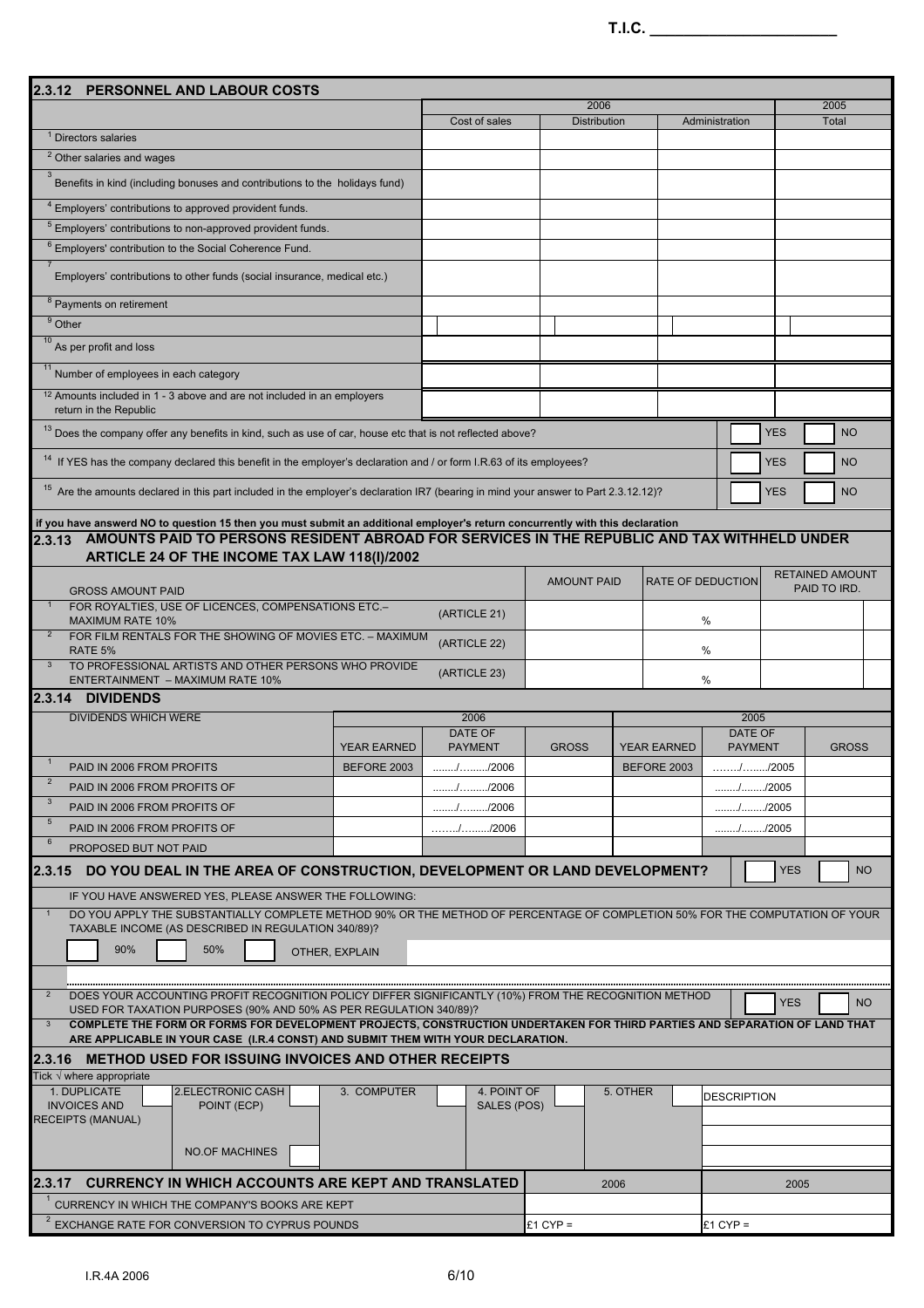|                | <b>PART 3 - COMPUTATION OF TAXABLE INCOME</b>                                                                                     |                                                    |                                                    |
|----------------|-----------------------------------------------------------------------------------------------------------------------------------|----------------------------------------------------|----------------------------------------------------|
| $\mathbf{1}$   | PROFIT / LOSS AS PER PROFIT AND LOSS ACCOUNT BEFORE THE DEDUCTION OF TAX (PART 2.2.34)                                            |                                                    |                                                    |
|                | <b>ADJUSTMENTS</b>                                                                                                                | AMOUNTS THAT INCREASE<br><b>TAXABLE INCOME (A)</b> | AMOUNTS THAT DECREASE<br><b>TAXABLE INCOME (B)</b> |
|                | <b>FIXED ASSETS</b>                                                                                                               |                                                    |                                                    |
| 2              | LOSS (A) / PROFIT (B) FROM THE DISPOSAL OF FIXED ASSETS                                                                           |                                                    |                                                    |
| 3              | LOSS (A)/PROFIT (B) FROM THE REVALUATION OF CURRENT AND FIXED ASSETS                                                              |                                                    |                                                    |
| $\overline{4}$ | BALANCING ADDITION (A) /DEDUCTION (B)                                                                                             |                                                    |                                                    |
| 5              | DEPRECIATION AND AMORTISATION (INCLUDING GOODWILL) PER PROFIT AND LOSS<br>(A)/ CAPITAL ALLOWANCES (B)                             |                                                    |                                                    |
| 6              | EXPENSE (A)/ DEPRECIATION (A) PER PROFIT AND LOSS / ALLOWANCES (B) FOR<br><b>SCIENTIFIC RESEARCH EXPENSES</b>                     |                                                    |                                                    |
|                | EXPENSES (A) / DEPRECIATION (A) PER PROFIT AND LOSS / ALLOWANCES (B) FOR<br>PATENTS OR PATENT RIGHTS AND ROYALTIES                |                                                    |                                                    |
|                | <b>INCOME ASSESSED ON DIFFERENT BASIS</b>                                                                                         |                                                    |                                                    |
|                | COLLECTION (A)/ INCREASE IN AMOUNTS DUE (A)/ LOSS (A) / PROFIT (B) FROM THE<br>DISPOSAL OF PATENTS OR PATENT RIGHTS AND ROYALTIES |                                                    |                                                    |
| 9              | TIME APPORTIONMENT OF PROFIT / LOSS FOR YEARS THAT DO NOT END AT 31/12                                                            |                                                    |                                                    |
| 10             | TAXABLE LOSS (A) / INCOME (B) ASSESSED ON A DIFFERENT BASIS FROM THAT OF THE<br>PROFIT AND LOSS                                   |                                                    |                                                    |
| 11             | INTEREST IMPOSED ON THE DEBIT BALANCES OF SHAREHOLDERS AND DIRECTORS<br>(ARTICLE 39)                                              |                                                    |                                                    |
|                | <b>INCOME THAT IS EXEMPT</b>                                                                                                      |                                                    |                                                    |
| 12             | <b>DIVIDENDS</b>                                                                                                                  |                                                    |                                                    |
| 13             | 50% OF INTEREST RECEIVED                                                                                                          |                                                    |                                                    |
| 14             | EXTRAORDINARY ITEMS THAT ARE NOT TAXABLE                                                                                          |                                                    |                                                    |
| 15             | LOSS (A)/ PROFIT (B) FROM PRESERVED BUILDINGS                                                                                     |                                                    |                                                    |
| 16             | LOSS (A)/ INCOME (B) OF PERMANENT ESTABLISHMENT OVERSEAS                                                                          |                                                    |                                                    |
| 17             | LOSS (A)/ INCOME (B) NOT TAXABLE BY VIRTUE OF DOUBLE TAX AGREEMENT                                                                |                                                    |                                                    |
| 18             | LOSS (A)/ PROFIT (B) FROM THE DISPOSAL OF SHARES QUOTED ON THE CSE                                                                |                                                    |                                                    |
| 19             | LOSS (A)/ PROFIT (B) FROM THE DISPOSAL OF SHARES IN CYPRUS COMPANIES NOT<br>QUOTED ON THE CSE                                     |                                                    |                                                    |
| 20             | LOSS (A)/ PROFIT (B) FROM THE DISPOSAL OF SHARES IN OTHER COMPANIES                                                               |                                                    |                                                    |
|                | <b>DISALLOWED EXPENDITURE</b>                                                                                                     |                                                    |                                                    |
| 21             | UNREALISED EXCHANGE DIFFERENCES                                                                                                   |                                                    |                                                    |
| 22             | EXCHANGE DIFFERENCE RE FIXED ASSETS THAT DO NOT QUALIFY FOR CAPITAL<br><b>ALLOWANCES</b>                                          |                                                    |                                                    |
| 23             | <b>GENERAL PROVISION FOR BAD DEBTS</b>                                                                                            |                                                    |                                                    |
| 24             | GENERAL PROVISION FOR REDUCTION IN THE VALUE OF STOCKS                                                                            |                                                    |                                                    |
| 25             | INTEREST PAYABLE TO ANY GOVERNMENT OR GOVERNMENT ORGANIZATIONS                                                                    |                                                    |                                                    |
| 26             | <b>INTEREST DISALLOWED</b>                                                                                                        |                                                    |                                                    |
| 27             | CONTRIBUTIONS TO FUNDS THAT DO NOT COMPLY WITH THE PROVISIONS OF ARTICLE<br>14                                                    |                                                    |                                                    |
| 28             | <b>GIFTS AND DONATIONS</b>                                                                                                        |                                                    |                                                    |
| 29             | LEGAL EXPENSES AND EXPENSES INCURRED TO RAISE CAPITAL                                                                             |                                                    |                                                    |
| 30             | <b>ENTERTAINMENT</b>                                                                                                              |                                                    |                                                    |
| 31             | FINES AND OTHER DIRECT TAXES THAT ARE NOT ALLOWED (INCLUDING                                                                      |                                                    |                                                    |
| 32             | CONTRIBUTIONS TO THE COHERENCE FUND)<br>EXPENSES OF PRIVATE MOTOR VEHICLES                                                        |                                                    |                                                    |
|                | <b>OTHER</b>                                                                                                                      |                                                    |                                                    |
| 33             |                                                                                                                                   |                                                    |                                                    |
| 34             |                                                                                                                                   |                                                    |                                                    |
| 35             |                                                                                                                                   |                                                    |                                                    |
|                | <b>TOTAL ADJUSTMENTS</b>                                                                                                          |                                                    |                                                    |
| 36             |                                                                                                                                   |                                                    |                                                    |
| 37             | <b>TAXABLE INCOME / LOSS FOR YEAR (±)</b>                                                                                         |                                                    |                                                    |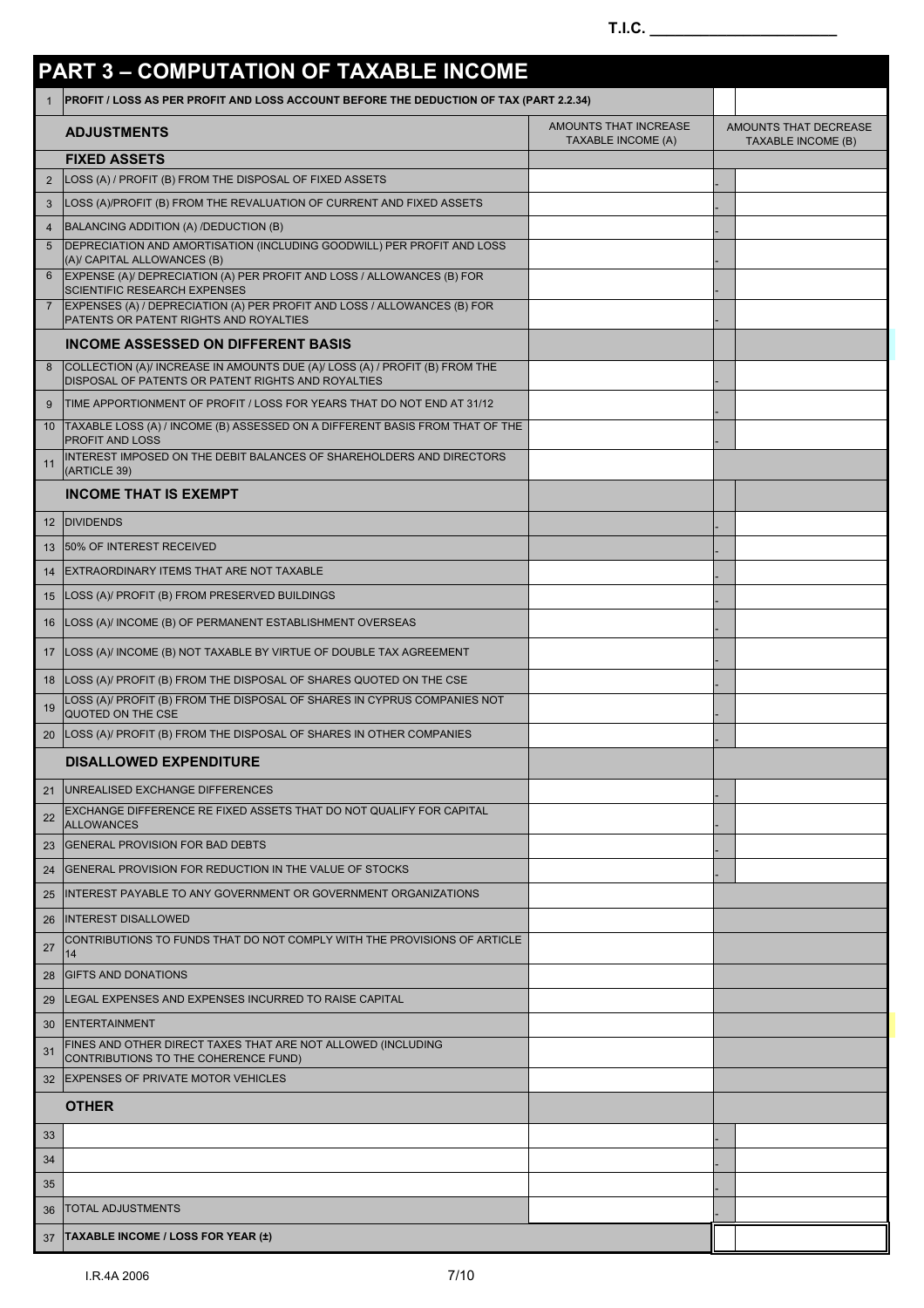# **PART 4 - COMPUTATION OF CORPORATE TAX**

**4.1** TAXABLE INCOME FOR THE YEAR  $\begin{vmatrix}$ The total of column C below must be equal to the Profit / Loss in accordance with the computation of taxable income before the  $\overline{\phantom{a}}$ 

|     |                                                                                                            |              | TAXABLE PROFIT / LOSS THAT HAS BEEN<br><b>SUBJECT TO TAX OVERSEAS</b> |                                           |              |   |                               |  |
|-----|------------------------------------------------------------------------------------------------------------|--------------|-----------------------------------------------------------------------|-------------------------------------------|--------------|---|-------------------------------|--|
|     | SOURCE OF INCOME                                                                                           |              | <b>INCOME INCLUDED IN</b><br>INCOME FOR THE YEAR 4.1(C)               | TAX WITHHELD / PAID ON<br>INCOME $4.1(A)$ |              | C | TOTAL TAXABLE INCOME<br>/LOSS |  |
|     | 1 TRADE                                                                                                    |              |                                                                       |                                           |              |   |                               |  |
|     | 2 RENTS AFTER THE DEDUCTION OF EXPENSES                                                                    |              |                                                                       |                                           |              |   |                               |  |
|     | 3 ROYALTIES, PATENTS OR LICENCES                                                                           |              |                                                                       |                                           |              |   |                               |  |
|     | 4 INTEREST - LESS 50%                                                                                      |              |                                                                       |                                           |              |   |                               |  |
|     | 5 GOODWILL                                                                                                 |              |                                                                       |                                           |              |   |                               |  |
|     | 6 SHIP MANAGEMENT                                                                                          |              |                                                                       |                                           |              |   |                               |  |
|     | 7 PERMANENT ESTABLISHMENT OVERSEAS                                                                         |              |                                                                       |                                           |              |   |                               |  |
|     | 8 ANY OTHER INCOME                                                                                         |              |                                                                       |                                           |              |   |                               |  |
|     |                                                                                                            |              | PROFIT / LOSS FOR THE YEAR (as per PART 3.37)                         |                                           |              |   |                               |  |
|     | 4.2 LOSSES                                                                                                 |              |                                                                       |                                           |              |   |                               |  |
|     | 1 LOSSES BROUGHT FORWARD FROM PREVIOUS YEARS (from 1997 onwards)                                           |              |                                                                       |                                           |              |   |                               |  |
|     | 2 LOSSES NOT CARRIED FORWARD                                                                               |              |                                                                       |                                           |              |   |                               |  |
|     | 3 DEDUCTION FOR THE LOSS OF PERMANENT ESTABLISHMENT OVERSEAS                                               |              |                                                                       |                                           |              |   |                               |  |
|     | T.I.C.<br>4 LOSSES SURRENDERED TO YOU FROM                                                                 |              | <b>BALANCE SHEET</b><br><b>DATE</b>                                   | £                                         |              |   |                               |  |
|     | 1                                                                                                          |              |                                                                       |                                           |              |   |                               |  |
|     | $\overline{2}$                                                                                             |              |                                                                       |                                           |              |   |                               |  |
|     | $\mathbf{3}$                                                                                               |              |                                                                       |                                           |              |   |                               |  |
|     |                                                                                                            |              |                                                                       |                                           | <b>TOTAL</b> |   |                               |  |
|     | <b>T.I.C.</b><br>5 LOSSES SURRENDERED BY YOU TO                                                            |              | <b>BALANCE SHEET</b>                                                  | £                                         |              |   |                               |  |
|     |                                                                                                            |              | <b>DATE</b>                                                           |                                           |              |   |                               |  |
|     | 1.                                                                                                         |              |                                                                       |                                           |              |   |                               |  |
|     | $\overline{2}$                                                                                             |              |                                                                       |                                           |              |   |                               |  |
|     | 3                                                                                                          |              |                                                                       |                                           |              |   |                               |  |
| 4.3 |                                                                                                            |              |                                                                       |                                           | <b>TOTAL</b> |   |                               |  |
|     | <b>TAXABLE INCOME / LOSS TO BE CARRIED</b><br><b>FORWARD FROM</b>                                          |              | <b>SHIP MANAGEMENT</b>                                                |                                           |              |   |                               |  |
|     | <b>4.4 COMPUTATION OF TAX</b>                                                                              | <b>OTHER</b> |                                                                       |                                           |              |   |                               |  |
|     |                                                                                                            |              |                                                                       | <b>TAXABLE INCOME</b>                     |              |   | <b>TAX</b>                    |  |
|     | RATE OF TAX 10% ((for companies and other income of shipping and ship management companies)                |              |                                                                       |                                           |              |   |                               |  |
|     | $\overline{2}$<br>RATE OF TAX 4,25% (for the income of ship management companies that have opted for this) |              |                                                                       |                                           |              |   |                               |  |
|     | 3 RATE OF TAX 25% (for public corporate bodies)                                                            |              |                                                                       |                                           |              |   |                               |  |
|     | 4 TOTAL                                                                                                    |              |                                                                       |                                           |              |   |                               |  |
|     | 4.5 TAXES ALREADY PAID AND ADDITIONAL TAX<br>1 INCOME OF TEMPORARY ASSESSMENT FOR YEAR (whether            |              |                                                                       |                                           |              |   |                               |  |
|     | raised by the IRD or yourselves)                                                                           |              |                                                                       | 2 TEMPORARY TAX                           |              |   |                               |  |
|     | 3 ADDITIONAL TAX 10% DUE TO LOW ESTIMATION OF TEMPORARY INCOME                                             |              |                                                                       |                                           |              |   |                               |  |
|     | 4 CREDIT CLAIMED IN RESPECT OF FOREIGN TAX                                                                 |              |                                                                       |                                           |              |   |                               |  |
|     | 5 CREDIT CLAIMED IN RESPECT OF TAX PAID BY SELF-ASSESSMENT                                                 |              |                                                                       |                                           |              |   |                               |  |
|     | 4.6 TAX DUE / (REFUNDABLE)                                                                                 |              |                                                                       |                                           |              |   |                               |  |
| 4.7 | 1 GROSS INSURANCE PREMIUMS                                                                                 |              | 2 TAX AT 1,5%                                                         |                                           |              |   |                               |  |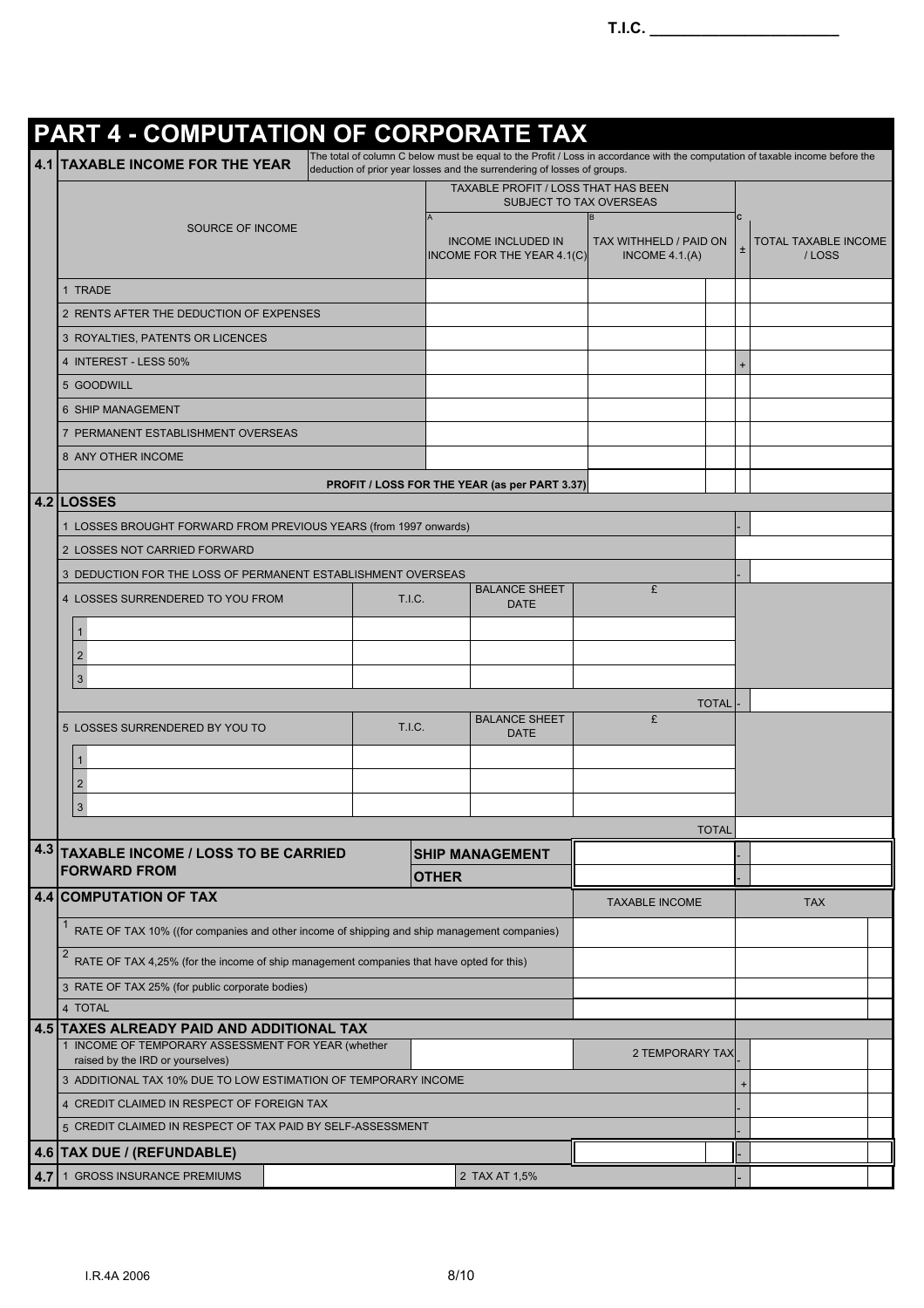## **PART 5 - DEFENCE CONTRIBUTION 5.1 ADDITIONAL INFORMATION 5.1.1 DIVIDENDS WITH 20% WITHHOLDING TAX** 1997 | 1998 | 1999 | 2000 | 2001 | 2002 1 RECEIVED DURING 2 RE-ISSUED BY 2005 3 OPENING BALANCE THAT CAN BE RE-ISSUED WITHOUT DEDUCTION 4 AMOUNTS RE-ISSUED DURING 2006 5 AVAILABLE FOR DISTRIBUTION WITHOUT DEDUCTION **5.1.2 DEEMED DISTRIBUTION OF DIVIDEND EXAMPLE 2006 AND REPORT AND REPORT \$** LOSS £ ACCOUNTING PROFIT / LOSS (PART 2.2.34) LESS CORPORATION TAX 2 TRANSFER TO LEGAL RESERVE REQUIRED BY ANT LAW 3 REVALUATIONS OF MOVABLE AND IMMOVABLE ASSETS INCLUDED IN THE ACCOUNTING PROFIT OF THE YEAR - 4 REALISED PROFITS / LOSSES WHICH HAVE BEEN CREDITED DIRECTLY TO RESERVES 5 ADDITIONAL DEPRECIATION / DIMINUTION OF MOVABLE & IMMOVABLE ASSETS INCLUDED IN THE ACCOUNTING PROFIT OF THE YEAR 6 INCOME SUBJECT TO DISTRIBUTION / LOSS CARRIED FORWARD 7 DIVIDENDS ISSUED DURING THE YEAR FROM PROFITS OF THE YEAR 8 DIVIDENDS ISSUED DURING THE YEAR FROM PROFITS OF THE PREVIOUS YEAR 9 DIVIDENDS ISSUED DURING THE YEAR FROM PROFITS OF THE YEAR PRECEDING THE PREVIOUS YEAR **5.2 COMPUTATION** DEFENCE CONTRIBUTION **5.2.1 DEEMED DISTRIBUTION OF DIVIDEND** 1 CAPITAL REDUCTION OR DISSOLUTION OF COMPANY **CAPITAL REDUCTION OF COMPANY @** 15% 2 DEFENCE CONTRIBUTION PAID BY SELF ASSESSMENT **5.2.2 OVERSEAS DIVIDENDS (PER COMPANY)** OVERSEAS TAX INCOME (Tick Y where appropriate) NO. SHARE CAPITAL. Do you own more than 1% of the share capital? ACTIVITIES. Does the company engage directly or indirectly (more than 50%) in investment activities? £ c 1 || YES || NO || YES || NO 2 **II YES NO II YES II NO** 3 NO YES NO NO YES NO 4 **II YES NO II YES II NO** 2 TOTAL 3 AMOUNTS NOT SUBJECT TO DEFENCE CONTRIBUTION 4 COMPUTATION OF DEFENCE CONTRIBUTION **WE CONTRIGUE A CONTRIBUTION @** 15% 5 DOUBLE TAXATION CREDIT 6 DEFENCE CONTRIBUTION PAID BY SELF ASSESSMENT **5.2.3 INTEREST** OVERSEAS TAX INCOME FROM OVERSEAS 2 DEEMED RECEIVED ON DEBIT BALANCES 3 WITHOUT DEDUCTION AT SOURCE 4 COMPUTATION OF DEFENCE CONTRIBUTION **WE CONTRIGUE A CONTRIBUTION @** 10% 5 RECEIVED BY PROVIDENT FUNDS / COMPUTATION OF DEFENCE CONTRIBUTION 6 DOUBLE TAXATION CREDIT AND RESERVE TO A RESERVE THE RESERVE TO A RESERVE THE RESERVE TO A RESERVE THE RESERVE TO A RESERVE THAT A RESERVE THAT A RESERVE THAT A RESERVE THAT A RESERVE THAT A RESERVE THAT A RESERVE THAT A 7 DEFENCE CONTRIBUTION PAID BY SELF ASSESSMENT **5.2.4 RENTS** (before the deduction of any expenses and capital allowances) OVERSEAS TAX INCOME 1 WITHIN THE REPUBLIC 2 OUTSIDE THE REPUBLIC 3 TOTAL 4 25% DEDUCTION ON TOTAL RENTS 5 COMPUTATION OF DEFENCE CONTRIBUTION **CONTRIBUTION COMPUTATION COMPUTATION COMPUTATION** 6 DOUBLE TAXATION CREDIT DEFENCE CONTRIBUTION PAID BY SELF ASSESSMENT **5.2.5 PROFITS OF PUBLIC CORPORATE BODIES** OVERSEAS TAX INCOME **1 WITHIN THE REPUBLIC CONTRACT CONTRACT CONTRACT CONTRACT CONTRACT CONTRACT CONTRACT CONTRACT CONTRACT CONTRACT CONTRACT CONTRACT CONTRACT CONTRACT CONTRACT CONTRACT CONTRACT CONTRACT CONTRACT CONTRACT CONTRACT CONTRACT C** 2 OUTSIDE THE REPUBLIC **And the Second Contract of the Contract of Contract Contract of Contract On Contract On Contract On Contract On Contract On Contract On Contract On Contract On Contract On Contract On Contract On Co** 3 DOUBLE TAXATION CREDIT 4 DEFENCE CONTRIBUTION PAID BY SELF ASSESSMENT **5.3 DEFENCE CONTRIBUTION OWED TO IRD** (cast the figures in the defence contribution column)